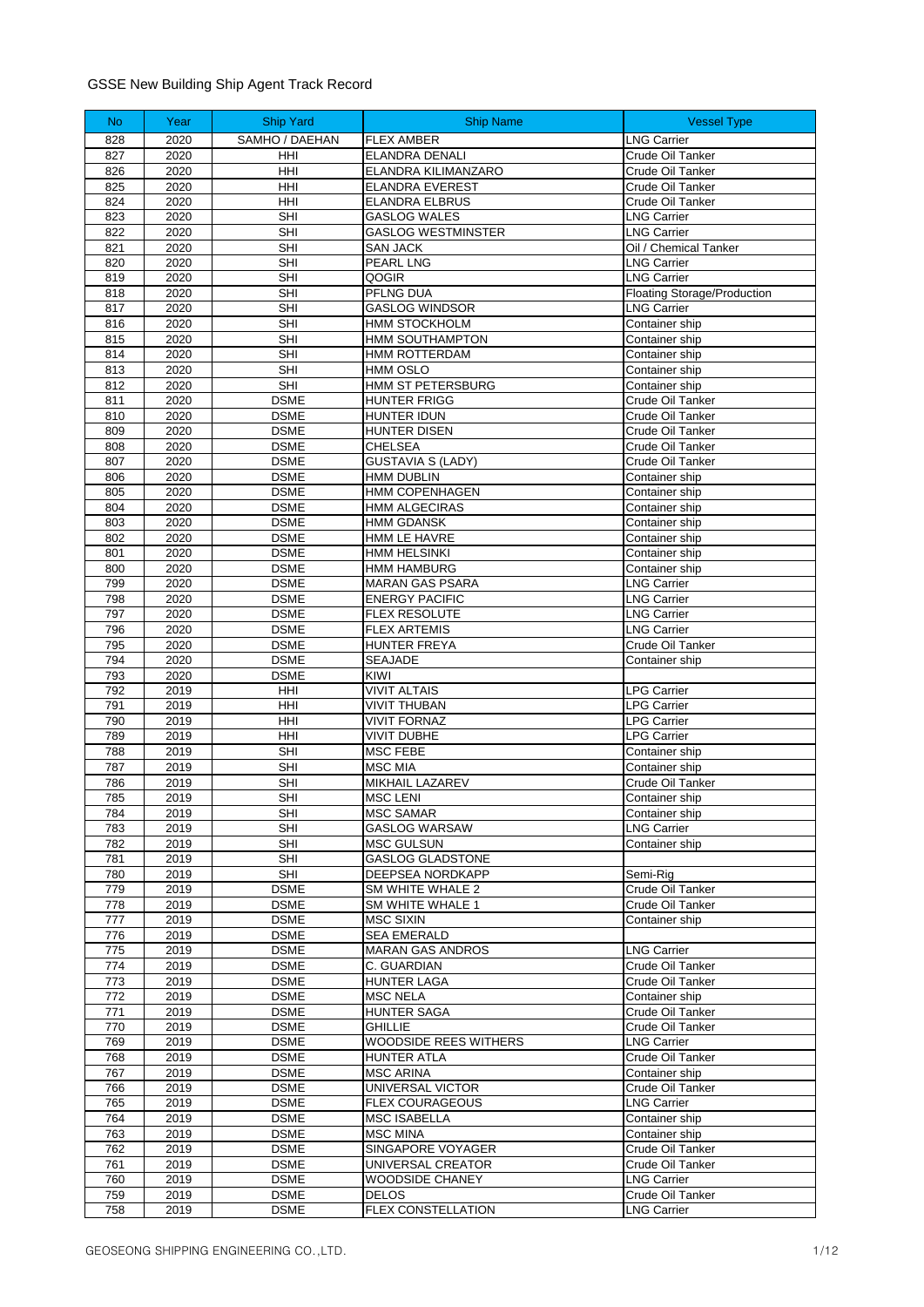| <b>No</b>  | Year         | <b>Ship Yard</b>           | <b>Ship Name</b>                                        | <b>Vessel Type</b>                        |
|------------|--------------|----------------------------|---------------------------------------------------------|-------------------------------------------|
| 757        | 2019         | <b>DSME</b>                | <b>LONDON VOYAGER</b>                                   | Crude Oil Tanker                          |
| 756        | 2019         | <b>DSME</b>                | UNIVERSAL PARTNER                                       | Crude Oil Tanker                          |
| 755        | 2019         | <b>DSME</b>                | UNIVERSAL WINNER                                        | Crude Oil Tanker                          |
| 754        | 2019         | <b>DSME</b>                | <b>MARAN GAS CHIOS</b>                                  | <b>LNG Carrier</b>                        |
| 753        | 2019         | <b>DSME</b>                | <b>BW MAGNA</b>                                         | <b>Floating Storage/Production</b>        |
| 752        | 2019         | <b>DSME</b>                | <b>HOUSTON VOYAGER</b>                                  | Crude Oil Tanker                          |
| 751        | 2019         | <b>DSME</b>                | MARAN GAS HYDRA                                         | <b>LNG Carrier</b>                        |
| 750<br>749 | 2019<br>2019 | <b>DSME</b><br><b>DSME</b> | UNIVERSAL LEADER                                        | Crude Oil Tanker                          |
| 748        | 2019         | <b>DSME</b>                | SAN RAMON VOYAGER<br><b>MAASTRICHT VOYAGER</b>          | Crude Oil Tanker                          |
| 747        | 2019         | <b>DSME</b>                | PASCAGOULA VOYAGER                                      | Crude Oil Tanker                          |
| 746        | 2018         | HHI                        | <b>HOEGH GANNET</b>                                     | <b>LNG Carrier</b>                        |
| 745        | 2018         | HHI                        | HOEGH ESPERANZA                                         | <b>Floating Storage/Production</b>        |
| 744        | 2018         | SHI                        | MAVEL HAWK                                              |                                           |
| 743        | 2018         | <b>SHI</b>                 | <b>FLEX RAINBOW</b>                                     | <b>LNG Carrier</b>                        |
| 742        | 2018         | SHI                        | <b>FLEX RANGER</b>                                      | <b>LNG Carrier</b>                        |
| 741        | 2018         | <b>SHI</b>                 | SK RESOLUTE                                             | <b>LNG Carrier</b>                        |
| 740        | 2018         | <b>DSME</b>                | EL SEGUNDO VOYAGER                                      | Crude Oil Tanker                          |
| 739        | 2018         | <b>DSME</b>                | RICHMOND VOYAGER                                        | Crude Oil Tanker                          |
| 738        | 2018         | <b>DSME</b>                | <b>MARAN GAS SPETSES</b>                                | <b>LNG Carrier</b>                        |
| 737<br>736 | 2018<br>2018 | <b>DSME</b><br><b>DSME</b> | MARAN ATALANTA<br><b>MUMBAI MAERSK</b>                  | Crude Oil Tanker<br>Container ship        |
| 735        | 2018         | <b>DSME</b>                | <b>MARAN APHRODITE</b>                                  | Crude Oil Tanker                          |
| 734        | 2018         | <b>DSME</b>                | <b>MURCIA MAERSK</b>                                    | Container ship                            |
| 733        | 2018         | <b>DSME</b>                | MANCHESTER MAERSK                                       | Container ship                            |
| 732        | 2018         | <b>DSME</b>                | <b>FRONT PRINCESS</b>                                   | Crude Oil Tanker                          |
| 731        | 2018         | <b>DSME</b>                | <b>KINISIS</b>                                          | <b>LNG Carrier</b>                        |
| 730        | 2018         | <b>DSME</b>                | <b>PATRIS</b>                                           | <b>LNG Carrier</b>                        |
| 729        | 2018         | <b>DSME</b>                | <b>MARSEILLE MAERSK</b>                                 | Container ship                            |
| 728        | 2018         | <b>DSME</b>                | <b>BW TULIP</b>                                         | <b>LNG Carrier</b>                        |
| 727<br>726 | 2017<br>2017 | <b>SHI</b><br>SHI          | <b>EGINA Floating Storage/Production</b><br>ENSCO DS-10 | Floating Storage/Production<br>Drill Ship |
| 725        | 2017         | <b>SHI</b>                 | <b>NORDMARIN</b>                                        |                                           |
| 724        | 2017         | <b>SHI</b>                 | NORDDOLPHIN                                             | Crude Oil Tanker                          |
| 723        | 2017         | <b>SHI</b>                 | <b>RIVERA</b>                                           | Crude Oil Tanker                          |
| 722        | 2017         | SHI                        | <b>ASIA VENTURE</b>                                     | <b>LNG Carrier</b>                        |
| 721        | 2017         | <b>SHI</b>                 | <b>MOL TRUST</b>                                        | Container ship                            |
| 720        | 2017         | <b>SHI</b>                 | <b>ASKEPOTT</b>                                         | Jack up Rig                               |
| 719        | 2017         | <b>SHI</b>                 | PRELUDE                                                 | <b>Floating Storage/Production</b>        |
| 718<br>717 | 2017<br>2017 | <b>SHI</b><br>SHI          | <b>RYMAN</b><br><b>TIGANI</b>                           | Crude Oil Tanker<br>Crude Oil Tanker      |
| 716        | 2017         | <b>SHI</b>                 | <b>ICHTHYS EXPLORER</b>                                 | Floating Storage/Production               |
| 715        | 2017         | SHI                        | <b>MOL TRIUMPH</b>                                      | Container ship                            |
| 714        | 2017         | <b>SHI</b>                 | <b>MSC LEANNE</b>                                       | Container ship                            |
| 713        | 2017         | <b>SHI</b>                 | MATALA                                                  | Crude Oil Tanker                          |
| 712        | 2017         | SHI                        | <b>ASIA INTEGRITY</b>                                   | <b>LNG Carrier</b>                        |
| 711        | 2017         | SHI                        | WAIKIKI                                                 | Crude Oil Tanker                          |
| 710        | 2017         | SHI                        | <b>MSC RIFAYA</b>                                       | Container ship                            |
| 709<br>708 | 2017<br>2017 | SHI<br><b>DSME</b>         | <b>MALIBU</b><br>MONACO MAERSK                          | Crude Oil Tanker                          |
| 707        | 2017         | <b>DSME</b>                | <b>MARAN HOMER</b>                                      | Container ship<br>Crude Oil Tanker        |
| 706        | 2017         | <b>DSME</b>                | <b>FRONT PRINCE</b>                                     | Crude Oil Tanker                          |
| 705        | 2017         | <b>DSME</b>                | <b>MILAN MAERSK</b>                                     | Container ship                            |
| 704        | 2017         | <b>DSME</b>                | <b>MARAN AJAX</b>                                       | Crude Oil Tanker                          |
| 703        | 2017         | <b>DSME</b>                | <b>MOSCOW MAERSK</b>                                    | Container ship                            |
| 702        | 2017         | <b>DSME</b>                | <b>MUNICH MAERSK</b>                                    | Container ship                            |
| 701        | 2017         | <b>DSME</b>                | PACIFIC HONGKONG                                        |                                           |
| 700        | 2017         | <b>DSME</b>                | HYUNDAI PEACEPIA                                        | <b>LNG Carrier</b>                        |
| 699<br>698 | 2017<br>2017 | <b>DSME</b><br><b>DSME</b> | <b>SM SEAHAWK</b><br><b>MARAN HERCULES</b>              | <b>LNG Carrier</b><br>Crude Oil Tanker    |
| 697        | 2017         | <b>DSME</b>                | PACIFIC SHANGHAI                                        | <b>LNG Carrier</b>                        |
| 696        | 2017         | <b>DSME</b>                | <b>ICHTHYS VENTURER</b>                                 | Floating Storage/Production               |
| 695        | 2017         | <b>DSME</b>                | HYUNDAI PRINCEPIA                                       | <b>LNG Carrier</b>                        |
| 694        | 2017         | <b>DSME</b>                | <b>SM EAGLE</b>                                         | <b>LNG Carrier</b>                        |
| 693        | 2017         | <b>DSME</b>                | <b>MADRID MAERSK</b>                                    | Container ship                            |
| 692        | 2017         | <b>DSME</b>                | MARAN HELEN                                             | Crude Oil Tanker                          |
| 691        | 2017         | <b>DSME</b>                | <b>MAX TINA</b>                                         |                                           |
| 690<br>689 | 2017<br>2017 | <b>DSME</b><br><b>DSME</b> | MARAN GAS OLYMPIAS<br><b>MARAN HERMIONE</b>             | <b>LNG Carrier</b>                        |
| 688        | 2017         | <b>DSME</b>                | MARAN GAS ROXANA                                        | Crude Oil Tanker<br><b>LNG Carrier</b>    |
| 687        | 2017         | <b>DSME</b>                | <b>BW MESSINA</b>                                       | <b>LPG Carrier</b>                        |
| 686        | 2017         | <b>DSME</b>                | MAERSK INVINCIBLE                                       | Jack up Rig                               |
| 685        | 2017         | <b>DSME</b>                | <b>BW MINDORO</b>                                       | <b>LPG Carrier</b>                        |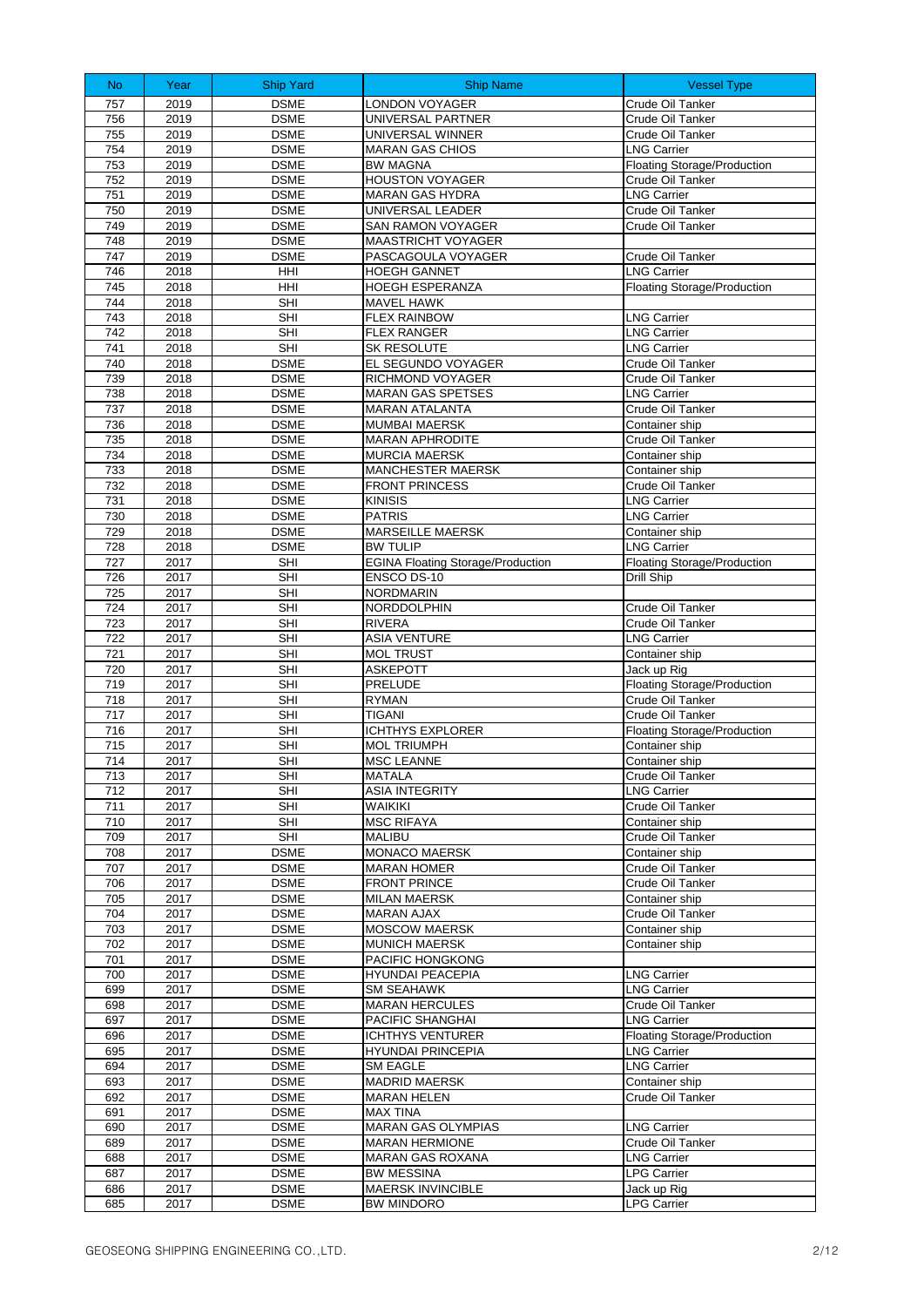| No         | Year         | <b>Ship Yard</b>           | <b>Ship Name</b>                               | <b>Vessel Type</b>                     |
|------------|--------------|----------------------------|------------------------------------------------|----------------------------------------|
| 684        | 2017         | <b>DSME</b>                | <b>SOPHIA</b>                                  | Crude Oil Tanker                       |
| 683        | 2016         | SAMHO / DAEHAN             | <b>GOLDEN BEXLEY</b>                           | <b>Bulk Carrier</b>                    |
| 682        | 2016         | SAMHO / DAEHAN             | <b>GOLDEN BARNET</b>                           | <b>Bulk Carrier</b>                    |
| 681        | 2016         | SAMHO / DAEHAN             | <b>MAERSK SKARSTIND</b>                        | <b>Container Ship</b>                  |
| 680<br>679 | 2016<br>2016 | HHI<br>HHI                 | <b>MSC MIRJAM</b><br><b>GASLOG GIBRALTAR</b>   | Container ship<br><b>LNG Carrier</b>   |
| 678        | 2016         | HHI                        | <b>MSC ELOANE</b>                              | Container ship                         |
| 677        | 2016         | HHI                        | <b>GASLOG GENEVA</b>                           | <b>LNG Carrier</b>                     |
| 676        | 2016         | HHI                        | <b>MSC INGY</b>                                | Container ship                         |
| 675        | 2016         | HHI                        | MSC DIANA                                      | Container ship                         |
| 674        | 2016         | HHI                        | GASLOG GLASGOW                                 | <b>LNG Carrier</b>                     |
| 673        | 2016         | HHI                        | CMA CGM MAGARA                                 | Container ship                         |
| 672        | 2016         | HHI                        | <b>GASLOG GREECE</b>                           | <b>LNG Carrier</b>                     |
| 671        | 2016         | HHI                        | CMA CGM OHIO                                   | Container ship                         |
| 670<br>669 | 2016<br>2016 | HHI<br>HHI                 | CMA CGM JACQUES JUNIOR<br>CMA CGM RIO GRANDE   | Container ship<br>Container ship       |
| 668        | 2016         | HHI                        | CMA CGM TANYA                                  | Container ship                         |
| 667        | 2016         | <b>DSME</b>                | WOODSIDE REES WITHERS                          | <b>LNG Carrier</b>                     |
| 666        | 2016         | <b>DSME</b>                | <b>MARAN ARIADNE</b>                           | Crude Oil Tanker                       |
| 665        | 2016         | <b>DSME</b>                | <b>MARAN ARETE</b>                             | Crude Oil Tanker                       |
| 664        | 2016         | <b>DSME</b>                | <b>MSC ERICA</b>                               | Container ship                         |
| 663        | 2016         | <b>DSME</b>                | <b>BW MALACCA</b>                              | <b>LPG Carrier</b>                     |
| 662        | 2016         | <b>DSME</b>                | <b>BW MAGELLAN</b>                             | <b>LPG Carrier</b>                     |
| 661        | 2016         | <b>DSME</b><br><b>DSME</b> | <b>ECO SEAS</b><br><b>MARAN ATHENA</b>         | Crude Oil Tanker<br>Crude Oil Tanker   |
| 660<br>659 | 2016<br>2016 | <b>DSME</b>                | <b>ECO QUEEN</b>                               | Crude Oil Tanker                       |
| 658        | 2016         | <b>DSME</b>                | <b>MSC MIRJA</b>                               | Container ship                         |
| 657        | 2016         | <b>DSME</b>                | PACIFIC BINZHOU                                | <b>LPG Carrier</b>                     |
| 656        | 2016         | <b>DSME</b>                | PACIFIC DONGYING                               | <b>LPG Carrier</b>                     |
| 655        | 2016         | <b>DSME</b>                | <b>ECO FUTURE</b>                              | Crude Oil Tanker                       |
| 654        | 2016         | <b>DSME</b>                | <b>MSC REEF</b>                                | Container ship                         |
| 653        | 2016         | <b>DSME</b>                | <b>MARAN GAS AMPHIPOLIS</b>                    | <b>LNG Carrier</b>                     |
| 652        | 2016         | <b>DSME</b>                | PACIFIC YANTAI                                 | <b>LPG Carrier</b>                     |
| 651<br>650 | 2016<br>2016 | <b>DSME</b><br><b>DSME</b> | <b>HYUNDAI PLUTO</b><br><b>HYUNDAI NEPTUNE</b> | Container ship<br>Container ship       |
| 649        | 2016         | <b>DSME</b>                | <b>MSC DITTE</b>                               | Container ship                         |
| 648        | 2016         | <b>DSME</b>                | <b>ECO LEADER</b>                              | Crude Oil Tanker                       |
| 647        | 2016         | <b>DSME</b>                | PACIFIC QINGDAO                                | <b>LPG Carrier</b>                     |
| 646        | 2016         | <b>DSME</b>                | <b>MARAN ARTEMIS</b>                           | Crude Oil Tanker                       |
| 645        | 2016         | <b>DSME</b>                | <b>HYUNDAI SATURN</b>                          | Container ship                         |
| 644        | 2016         | <b>DSME</b>                | <b>MSC JADE</b>                                | Container ship                         |
| 643        | 2016         | <b>DSME</b>                | PFLNG SATU<br><b>MARAN APOLLO</b>              | Floating Storage/Production            |
| 642<br>641 | 2016<br>2016 | <b>DSME</b><br><b>DSME</b> | PACIFIC RIZHAO                                 | Crude Oil Tanker<br><b>LPG Carrier</b> |
| 640        | 2016         | <b>DSME</b>                | <b>HYUNDAI JUPITER</b>                         | Container ship                         |
| 639        | 2016         | <b>DSME</b>                | <b>HYUNDAI MARS</b>                            | Container ship                         |
| 638        | 2015         | SAMHO / DAEHAN             | <b>MAERSK SARAT</b>                            | <b>Container Ship</b>                  |
| 637        | 2015         | HHI                        | <b>HOEGH GRACE</b>                             | <b>LNG Carrier</b>                     |
| 636        | 2015         | SHI                        | <b>GOLAR TUNDRA</b>                            | <b>LNG Carrier</b>                     |
| 635        | 2015         | SHI                        | CMA CGM COLUMBIA                               | Container ship                         |
| 634<br>633 | 2015<br>2015 | SHI<br>SHI                 | CMA CGM BOUGANIVILLE<br>CMA CGM ARKANSAS       | Container ship                         |
| 632        | 2015         | SHI                        | <b>ENSCO DS-8</b>                              | Container ship<br>Drill Ship           |
| 631        | 2015         | SHI                        | <b>ASIA ENDEAVOUR</b>                          | <b>LNG Carrier</b>                     |
| 630        | 2015         | SHI                        | CMA CGM GEORGE FORSTER                         | Container ship                         |
| 629        | 2015         | <b>SHI</b>                 | <b>GASLOG SALEM</b>                            | <b>LNG Carrier</b>                     |
| 628        | 2015         | <b>SHI</b>                 | <b>ENSCO DS-9</b>                              | Drill Ship                             |
| 627        | 2015         | SHI                        | CMA CGM KERGUELEN                              | Container ship                         |
| 626        | 2015         | SHI                        | <b>MAERSK VOYAGER</b>                          | Drill Ship                             |
| 625<br>624 | 2015<br>2015 | SHI<br>SHI                 | <b>WEST CARINA</b><br><b>GOLAR ICE</b>         | Drill Ship<br><b>LNG Carrier</b>       |
| 623        | 2015         | SHI                        | <b>ASIA EXCELLENCE</b>                         | <b>LNG Carrier</b>                     |
| 622        | 2015         | SHI                        | <b>GOLAR SNOW</b>                              | LNG Carrier                            |
| 621        | 2015         | <b>SHI</b>                 | <b>GOLAR ESKIMO</b>                            | <b>LNG Carrier</b>                     |
| 620        | 2015         | <b>DSME</b>                | <b>MSC CLARA</b>                               | Container ship                         |
| 619        | 2015         | <b>DSME</b>                | <b>MSC SVEVA</b>                               | Container ship                         |
| 618        | 2015         | <b>DSME</b>                | <b>CAP SAN VINCENT</b>                         | Container ship                         |
| 617        | 2015         | <b>DSME</b>                | <b>MARAN GAS TROY</b>                          | <b>LNG Carrier</b>                     |
| 616<br>615 | 2015<br>2015 | <b>DSME</b><br><b>DSME</b> | <b>MSC MAYA</b><br>CAP SAN LAZARO              | Container ship<br>Container ship       |
| 614        | 2015         | <b>DSME</b>                | <b>MARAN GAS MYSTRAS</b>                       | <b>LNG Carrier</b>                     |
| 613        | 2015         | <b>DSME</b>                | <b>MATHILDE MAERSK</b>                         | Container ship                         |
| 612        | 2015         | <b>DSME</b>                | CAP SAN JUAN                                   | Container ship                         |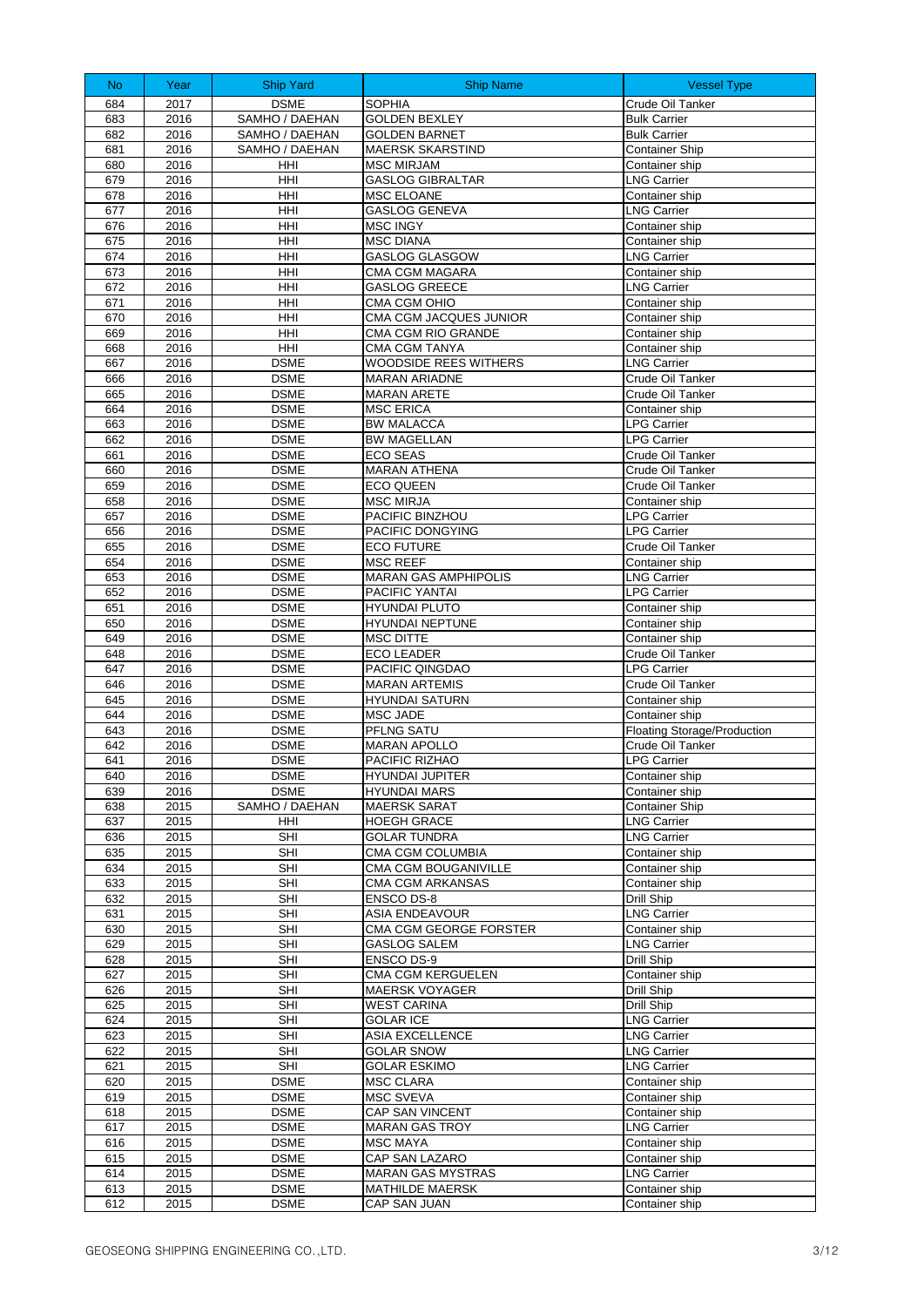| No.        | Year         | <b>Ship Yard</b>           | <b>Ship Name</b>                                 | <b>Vessel Type</b>                                       |
|------------|--------------|----------------------------|--------------------------------------------------|----------------------------------------------------------|
| 611        | 2015         | <b>DSME</b>                | <b>MARAN GAS LINDOS</b>                          | <b>LNG Carrier</b>                                       |
| 610        | 2015         | <b>DSME</b>                | MSC ZOE                                          | Container ship                                           |
| 609        | 2015         | <b>DSME</b>                | <b>MARIT MAERSK</b>                              | Container ship                                           |
| 608        | 2015         | <b>DSME</b>                | <b>MARCHEN MAERSK</b>                            | Container ship                                           |
| 607        | 2015         | <b>DSME</b>                | <b>METTE MAERSK</b>                              | Container ship                                           |
| 606<br>605 | 2015<br>2015 | <b>DSME</b><br><b>DSME</b> | MARGRETHE MAERSK<br><b>ARETEA</b>                | Container ship<br>Crude Oil Tanker                       |
| 604        | 2015         | <b>DSME</b>                | <b>MSC OLIVER</b>                                | Container ship                                           |
| 603        | 2015         | <b>DSME</b>                | <b>SAN FRANCISCA</b>                             | Container ship                                           |
| 602        | 2015         | <b>DSME</b>                | <b>MAREN MAERSK</b>                              | Container ship                                           |
| 601        | 2015         | <b>DSME</b>                | MSC OSCAR                                        | Container ship                                           |
| 600        | 2015         | <b>DSME</b>                | <b>SAN FERNANDO</b>                              | Oil / Chemical Tanker                                    |
| 599        | 2015         | <b>DSME</b>                | MUNKEBO MAERSK                                   | Container ship                                           |
| 598<br>597 | 2014         | HHI                        | <b>LNG INDEPENDENCE</b>                          | <b>LNG Carrier</b><br><b>LNG Carrier</b>                 |
| 596        | 2014<br>2014 | HHI<br>HHI                 | PGN FSRU LAMPUNG<br><b>HOEGH GALLANT</b>         | <b>LNG Carrier</b>                                       |
| 595        | 2014         | HHI                        | <b>SAN VINCENT</b>                               | <b>Container Ship</b>                                    |
| 594        | 2014         | HHI                        | <b>SAN CHRISTOBAL</b>                            | <b>Container Ship</b>                                    |
| 593        | 2014         | HHI                        | <b>SAN CLEMENTE</b>                              | <b>Container Ship</b>                                    |
| 592        | 2014         | HHI                        | CAP SAN RAPHAEL                                  | <b>Container Ship</b>                                    |
| 591        | 2014         | HHI                        | <b>CAP SAN ANTONIO</b>                           | <b>Container Ship</b>                                    |
| 590        | 2014         | <b>SHI</b>                 | <b>GASLOG SARATOGA</b>                           | <b>LNG Carrier</b>                                       |
| 589        | 2014         | <b>SHI</b>                 | POLARIS VOYAGER                                  | Crude Oil Tanker                                         |
| 588<br>587 | 2014<br>2014 | SHI<br><b>SHI</b>          | <b>GOLAR FROST</b><br><b>WEST JUPITER</b>        | <b>LNG Carrier</b><br>Drill Ship                         |
| 586        | 2014         | <b>SHI</b>                 | <b>MAERSK VENTURER</b>                           | Drill Ship                                               |
| 585        | 2014         | <b>SHI</b>                 | <b>ASIA ENERGY</b>                               | <b>LNG Carrier</b>                                       |
| 584        | 2014         | <b>SHI</b>                 | <b>WEST NEPTUNE</b>                              | Drill Ship                                               |
| 583        | 2014         | <b>SHI</b>                 | <b>GOLAR BEAR</b>                                | <b>LNG Carrier</b>                                       |
| 582        | 2014         | <b>SHI</b>                 | <b>GOLAR PENGUIN</b>                             | <b>LNG Carrier</b>                                       |
| 581        | 2014         | <b>SHI</b>                 | <b>WEST SATURN</b>                               | Drill Ship                                               |
| 580        | 2014         | <b>SHI</b>                 | PEGASUS VOYAGER                                  | Crude Oil Tanker                                         |
| 579<br>578 | 2014<br>2014 | <b>SHI</b><br><b>SHI</b>   | PETROJARL KNARR<br><b>ASIA VISION</b>            | <b>Floating Storage/Production</b><br><b>LNG Carrier</b> |
| 577        | 2014         | <b>SHI</b>                 | <b>GOLAR CRYSTAL</b>                             | <b>LNG Carrier</b>                                       |
| 576        | 2014         | <b>SHI</b>                 | <b>MAERSK VALIANT</b>                            | Drill Ship                                               |
| 575        | 2014         | SHI                        | <b>MAERSK VIKING</b>                             | Drill Ship                                               |
| 574        | 2014         | SHI                        | <b>GOLAR IGLOO</b>                               | <b>LNG Carrier</b>                                       |
| 573        | 2014         | <b>DSME</b>                | <b>HERCULES VOYAGER</b>                          | Crude Oil Tanker                                         |
| 572        | 2014         | <b>DSME</b>                | DEEPSEA ABERDEEN                                 | Semi-Rig                                                 |
| 571<br>570 | 2014<br>2014 | <b>DSME</b><br><b>DSME</b> | <b>SAN FELIX</b><br><b>MOLTEN MAERSK</b>         | Container ship                                           |
| 569        | 2014         | <b>DSME</b>                | <b>SAN FELIPE</b>                                | Container ship                                           |
| 568        | 2014         | <b>DSME</b>                | TOP ESTRELA DO MAR                               | Tanker                                                   |
| 567        | 2014         | <b>DSME</b>                | <b>MOGENS MAERSK</b>                             | Container ship                                           |
| 566        | 2014         | <b>DSME</b>                | <b>MERETE MAERSK</b>                             | Container ship                                           |
| 565        | 2014         | <b>DSME</b>                | HYUNDAI PRIDE                                    | Container ship                                           |
| 564        | 2014         | <b>DSME</b>                | TOP CORAL DO ATLANTICO                           | Pipe Layer                                               |
| 563<br>562 | 2014<br>2014 | <b>DSME</b><br><b>DSME</b> | <b>MAYVIEW MAERSK</b><br><b>HYUNDAI VICTORY</b>  | Container ship<br>Container ship                         |
| 561        | 2014         | <b>DSME</b>                | APL MEXICI CITY                                  |                                                          |
| 560        | 2014         | <b>DSME</b>                | <b>HYUNDAI DRIVE</b>                             | Container ship                                           |
| 559        | 2014         | <b>DSME</b>                | <b>MARAN GAS EFESSOS</b>                         | <b>LNG Carrier</b>                                       |
| 558        | 2014         | <b>DSME</b>                | <b>MATZ MAERSK</b>                               | Container ship                                           |
| 557        | 2014         | <b>DSME</b>                | <b>MARSTAL MAERSK</b>                            | Container ship                                           |
| 556        | 2014         | <b>DSME</b>                | <b>MARIBO MAERSK</b>                             | Container ship                                           |
| 555<br>554 | 2014<br>2014 | <b>DSME</b><br><b>DSME</b> | <b>EXPERIENCE</b><br>APL HOUSTON                 | <b>Floating Storage/Production</b><br>Container ship     |
| 553        | 2014         | <b>DSME</b>                | APL SANTIAGO                                     | Container ship                                           |
| 552        | 2014         | <b>DSME</b>                | HYUNDAI HOPE                                     | Container ship                                           |
| 551        | 2014         | <b>DSME</b>                | APL DETROIT                                      | Container ship                                           |
| 550        | 2014         | <b>DSME</b>                | <b>HYUNDAI DREAM</b>                             | Container ship                                           |
| 549        | 2014         | <b>DSME</b>                | APL MIAMI                                        | Container ship                                           |
| 548        | 2014         | <b>DSME</b>                | MAGLERY MAERSK                                   | Container ship                                           |
| 547<br>546 | 2014<br>2014 | <b>DSME</b><br><b>DSME</b> | <b>MARAN GAS DELPHI</b><br><b>MADISON MAERSK</b> | <b>LNG Carrier</b><br>Container ship                     |
| 545        | 2014         | <b>DSME</b>                | <b>APL COLUMBUS</b>                              | Container ship                                           |
| 544        | 2014         | <b>DSME</b>                | <b>ALMI VOYAGER</b>                              | Crude Oil Tanker                                         |
| 543        | 2013         | HHI                        | CAP SAN AUGUSTIN                                 | <b>Container Ship</b>                                    |
| 542        | 2013         | HHI                        | CAP SAN LORENZO                                  | <b>Container Ship</b>                                    |
| 541        | 2013         | HHI                        | CAP SAN MARCO                                    | <b>Container Ship</b>                                    |
| 540        | 2013         | HHI                        | CAP SAN NICOLAS                                  | <b>Container Ship</b>                                    |
| 539        | 2013         | SHI                        | <b>GASLOG SEATTLE</b>                            | <b>LNG Carrier</b>                                       |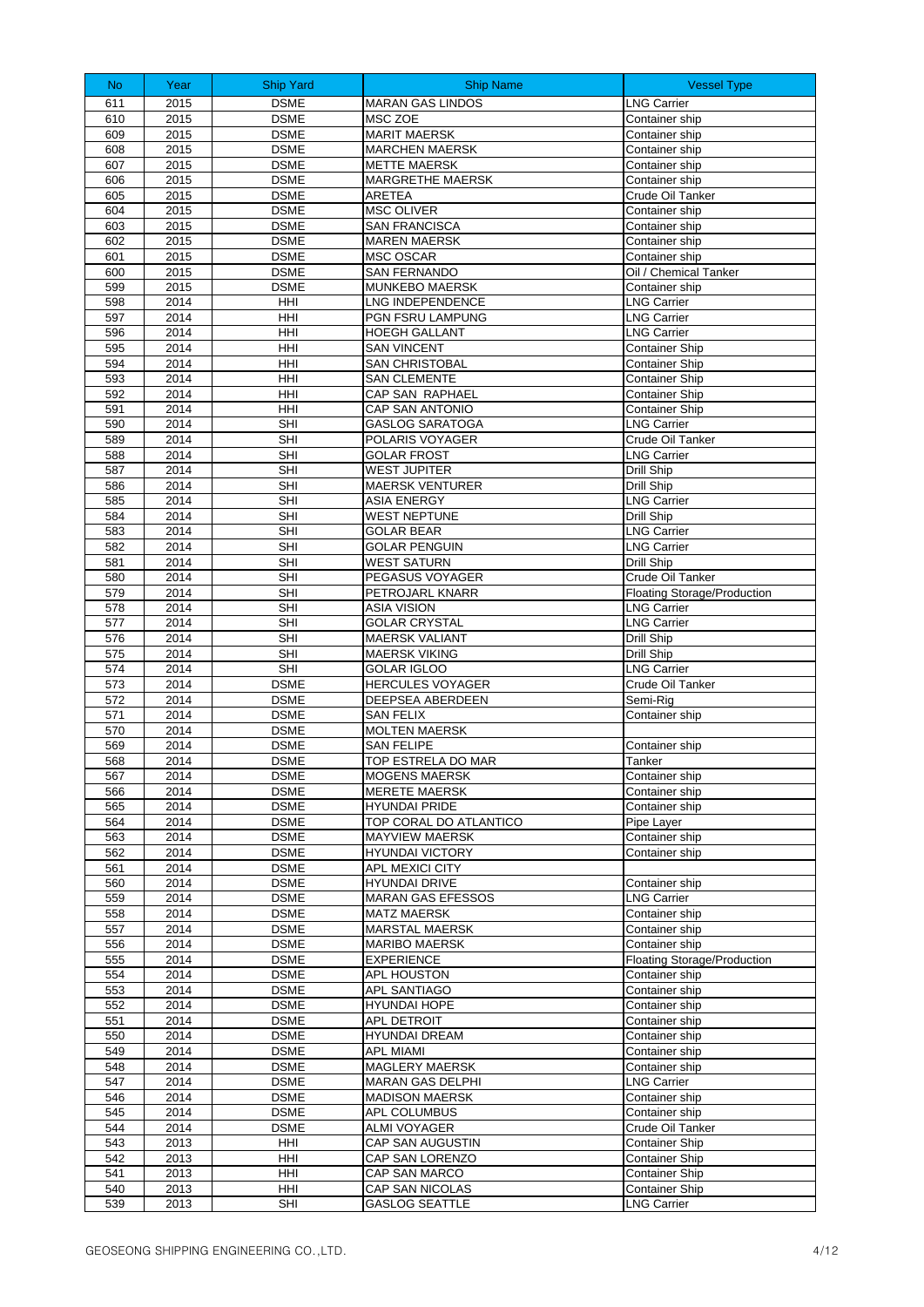| N <sub>o</sub> | Year         | <b>Ship Yard</b>           | <b>Ship Name</b>                                           | <b>Vessel Type</b>                                   |
|----------------|--------------|----------------------------|------------------------------------------------------------|------------------------------------------------------|
| 538            | 2013         | SHI                        | <b>WEST TELLUS</b>                                         | Drill Ship                                           |
| 537            | 2013         | <b>SHI</b>                 | <b>GOLAR CELSIUS</b>                                       | <b>LNG Carrier</b>                                   |
| 536            | 2013         | <b>SHI</b>                 | <b>GOLAR SEAL</b>                                          | <b>LNG Carrier</b>                                   |
| 535            | 2013         | SHI                        | ENSCO DS-7                                                 | Drill Ship                                           |
| 534            | 2013         | <b>SHI</b>                 | <b>GASLOG SKAGEN</b>                                       | <b>LNG Carrier</b>                                   |
| 533            | 2013         | <b>SHI</b>                 | <b>WEST VELA</b>                                           | Drill Ship                                           |
| 532            | 2013         | <b>SHI</b>                 | <b>GASLOG SYDNEY</b>                                       | <b>LNG Carrier</b>                                   |
| 531            | 2013         | SHI                        | <b>BRAZIL VOYAGER</b>                                      | Passenger Ship                                       |
| 530            | 2013         | <b>SHI</b>                 | <b>WEST AURIGA</b>                                         | Drill Ship                                           |
| 529<br>528     | 2013<br>2013 | <b>SHI</b><br><b>SHI</b>   | <b>CAP ISABELLA</b><br><b>GASLOG SANTIAGO</b>              | Crude Oil Tanker<br><b>LNG Carrier</b>               |
| 527            | 2013         | <b>SHI</b>                 | PRINCIMAR COURAGE                                          | Crude Oil Tanker                                     |
| 526            | 2013         | SHI                        | STENA SUNRISE                                              | Crude Oil Tanker                                     |
| 525            | 2013         | <b>SHI</b>                 | <b>GASLOG SHANGHAI</b>                                     | <b>LNG Carrier</b>                                   |
| 524            | 2013         | SHI                        | <b>SAO LUIZ</b>                                            | <b>Shuttle Tanker</b>                                |
| 523            | 2013         | <b>SHI</b>                 | <b>AST SUNSHINE</b>                                        | Tanker                                               |
| 522            | 2013         | <b>DSME</b>                | WILPRIDE                                                   | <b>LNG Carrier</b>                                   |
| 521            | 2013         | <b>DSME</b>                | WOODSIDE GOODE                                             | <b>LNG Carrier</b>                                   |
| 520            | 2013         | <b>DSME</b>                | <b>MARIE MAERSK</b>                                        | Container ship                                       |
| 519            | 2013         | <b>DSME</b>                | <b>ALMI MARINER</b>                                        | Crude Oil Tanker                                     |
| 518            | 2013         | <b>DSME</b>                | <b>WILFORCE</b>                                            | <b>LNG Carrier</b>                                   |
| 517            | 2013         | <b>DSME</b>                | APL CHARLESTON                                             | Container ship                                       |
| 516            | 2013         | <b>DSME</b>                | <b>MARY MAERSK</b>                                         | Container ship                                       |
| 515<br>514     | 2013<br>2013 | <b>DSME</b><br><b>DSME</b> | APL SAVANNAH                                               | Container ship                                       |
| 513            | 2013         | <b>DSME</b>                | Floating Storage/Production CLOV<br><b>MAJESTIC MAERSK</b> | <b>Floating Storage/Production</b><br>Container ship |
| 512            | 2013         | <b>DSME</b>                | <b>APL PHOENIX</b>                                         | Container ship                                       |
| 511            | 2013         | <b>DSME</b>                | <b>MAERSK MC KINNEY MOLLER</b>                             | Container ship                                       |
| 510            | 2013         | <b>DSME</b>                | WOODSIDE ROGERS                                            | <b>LNG Carrier</b>                                   |
| 509            | 2013         | <b>DSME</b>                | APL BOSTON                                                 | Container ship                                       |
| 508            | 2013         | <b>DSME</b>                | <b>HYDRA VOYAGER</b>                                       | Crude Oil Tanker                                     |
| 507            | 2013         | <b>DSME</b>                | <b>ALMI NAVIGATOR</b>                                      | Crude Oil Tanker                                     |
| 506            | 2013         | <b>DSME</b>                | CMA CGM JULES VERNE                                        | Container ship                                       |
| 505            | 2013         | <b>DSME</b>                | APL NEW YORK                                               | Container ship                                       |
| 504            | 2013         | <b>DSME</b>                | <b>ALMI ODYSSEY</b>                                        | Crude Oil Tanker                                     |
| 503            | 2013         | <b>DSME</b>                | CMA CGM ALEXANDER VON HUMBOLDT                             | Container ship                                       |
| 502            | 2013         | <b>DSME</b>                | <b>SAGA FRAM</b>                                           | General Cargo                                        |
| 501<br>500     | 2013         | <b>DSME</b><br><b>DSME</b> | <b>VALE KOREA</b>                                          | Ore Carrier                                          |
| 499            | 2013<br>2013 | <b>DSME</b>                | <b>APL VANCOUVER</b><br><b>MAERSK LABREA</b>               | Container ship<br>Container ship                     |
| 498            | 2013         | <b>DSME</b>                | <b>SAGA FJORD</b>                                          | General Cargo                                        |
| 497            | 2013         | <b>DSME</b>                | <b>ALMI EXPLORER</b>                                       | Crude Oil Tanker                                     |
| 496            | 2013         | <b>DSME</b>                | <b>ALMI SUN</b>                                            | Crude Oil Tanker                                     |
| 495            | 2013         | <b>DSME</b>                | <b>MAERSK LAMANAI</b>                                      | Container ship                                       |
| 494            | 2013         | <b>DSME</b>                | <b>SAGA FRIGG</b>                                          | General Cargo                                        |
| 493            | 2013         | <b>DSME</b>                | AEGIR                                                      | Pipe Layer                                           |
| 492            | 2013         | <b>DSME</b>                | <b>MAERSK LANCO</b>                                        | Container ship                                       |
| 491            | 2012         | HHI                        | RIO GRANDE                                                 | <b>Container Ship</b>                                |
| 490            | 2012         | HHI                        | <b>NECHES</b>                                              | Crude Oil Tanker                                     |
| 489            | 2012         | HHI                        | RED                                                        |                                                      |
| 488<br>487     | 2012<br>2012 | HHI<br>HHI                 | <b>PECOS</b><br><b>GUADALUPE</b>                           | Crude Oil Tanker                                     |
| 486            | 2012         | HHI                        | <b>SAN SABA</b>                                            | Crude Oil Tanker                                     |
| 485            | 2012         | HHI                        | <b>FRIO</b>                                                | Crude Oil Tanker                                     |
| 484            | 2012         | <b>SHI</b>                 | <b>SAGA FALCON</b>                                         | General Cargo                                        |
| 483            | 2012         | <b>SHI</b>                 | SAO SEBASTIAO                                              | Shuttle Tanker                                       |
| 482            | 2012         | <b>SHI</b>                 | COLORADO                                                   |                                                      |
| 481            | 2012         | <b>SHI</b>                 | RIO GRANDE                                                 | Container ship                                       |
| 480            | 2012         | <b>SHI</b>                 | <b>MAERSK LONDRINA</b>                                     | Container ship                                       |
| 479            | 2012         | SHI                        | MADRE DE DEUS                                              |                                                      |
| 478            | 2012         | SHI                        | ANGRA DOS REIS                                             | Floating Storage/Production                          |
| 477            | 2012         | SHI                        | <b>SABINE</b>                                              | Crude Oil Tanker                                     |
| 476<br>475     | 2012<br>2012 | SHI<br><b>SHI</b>          | <b>STENA SUPREME</b><br><b>STENA INES</b>                  | Crude Oil Tanker                                     |
| 474            | 2012         | SHI                        | <b>AQUALOYALTY</b>                                         | Crude Oil Tanker                                     |
| 473            | 2012         | <b>SHI</b>                 | PRINCIMAR INTERGRITY                                       |                                                      |
| 472            | 2012         | <b>SHI</b>                 | <b>CSCL NEPTUNE</b>                                        | Container ship                                       |
| 471            | 2012         | SHI                        | <b>JEBEL ALI</b>                                           | Container ship                                       |
| 470            | 2012         | SHI                        | <b>EAGLESAN ANTONIO</b>                                    |                                                      |
| 469            | 2012         | <b>SHI</b>                 | PECOS                                                      | Crude Oil Tanker                                     |
| 468            | 2012         | SHI                        | AL QIBLA                                                   | Container ship                                       |
| 467            | 2012         | SHI                        | AL RIFFA                                                   | Container ship                                       |
| 466            | 2012         | SHI                        | MALIK AL ASHTAR                                            | Container ship                                       |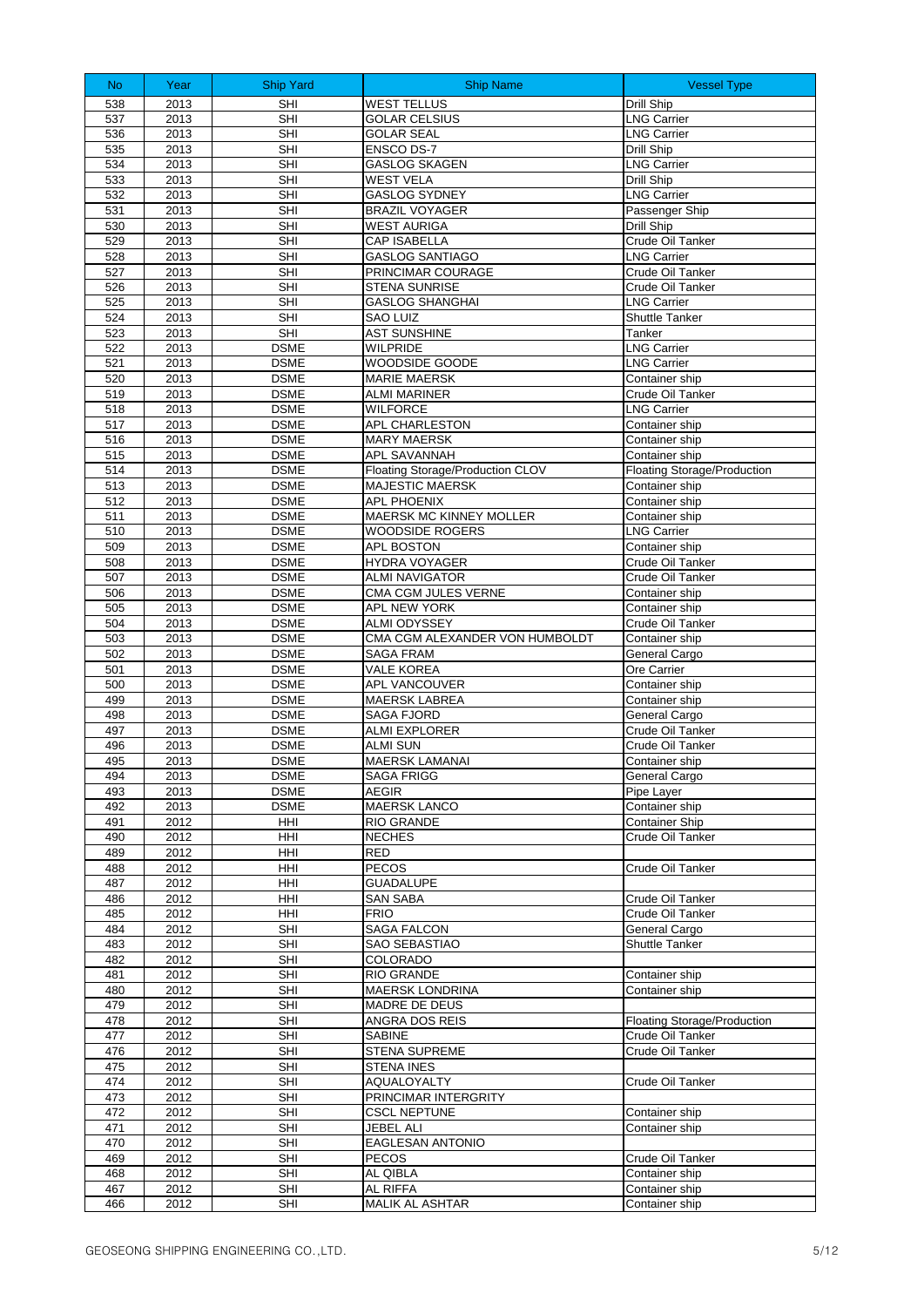| No         | Year         | <b>Ship Yard</b>           | <b>Ship Name</b>                              | <b>Vessel Type</b>                    |
|------------|--------------|----------------------------|-----------------------------------------------|---------------------------------------|
| 465        | 2012         | SHI                        | PRINCIMAR PRIDE                               | Crude Oil Tanker                      |
| 464        | 2012         | <b>SHI</b>                 | <b>TAYMA</b>                                  | Container ship                        |
| 463        | 2012         | <b>SHI</b>                 | <b>CSCL URANUS</b>                            | Container ship                        |
| 462        | 2012         | <b>SHI</b>                 | <b>AQUALEACY</b>                              |                                       |
| 461<br>460 | 2012         | <b>SHI</b><br><b>SHI</b>   | <b>ALSACE</b>                                 | Crude Oil Tanker                      |
| 459        | 2012<br>2012 | <b>SHI</b>                 | <b>SERTAO</b><br>AL VLA                       | Drill Ship                            |
| 458        | 2012         | <b>SHI</b>                 | <b>UNAYZAH</b>                                | Container ship                        |
| 457        | 2012         | <b>SHI</b>                 | <b>MONTESPERANZA</b>                          | Tanker                                |
| 456        | 2012         | SHI                        | <b>DOLVIKEN</b>                               | Crude Oil Tanker                      |
| 455        | 2012         | <b>SHI</b>                 | <b>CAPTAIN MICHAEL</b>                        | Crude Oil Tanker                      |
| 454        | 2012         | <b>SHI</b>                 | <b>CUBAL</b>                                  | <b>LNG Carrier</b>                    |
| 453        | 2012         | SHI                        | ENSCO DS-6                                    | Drill Ship                            |
| 452        | 2012<br>2012 | <b>SHI</b>                 | <b>AIN SNAN</b>                               | Container ship<br>Crude Oil Tanker    |
| 451<br>450 | 2012         | <b>SHI</b><br><b>SHI</b>   | AQUALEGEND<br><b>MARIA</b>                    | <b>Bulk Carrier</b>                   |
| 449        | 2012         | <b>SHI</b>                 | <b>BRAZOS</b>                                 | Crude Oil Tanker                      |
| 448        | 2012         | <b>DSME</b>                | APL DUBLIN                                    | Container ship                        |
| 447        | 2012         | <b>DSME</b>                | <b>APL PARIS</b>                              | Container ship                        |
| 446        | 2012         | <b>DSME</b>                | CMA CGM MARCO POLO                            | Container ship                        |
| 445        | 2012         | <b>DSME</b>                | APL BARCELONA                                 | Container ship                        |
| 444        | 2012         | <b>DSME</b>                | <b>SAGA FUTURE</b>                            | General Cargo                         |
| 443<br>442 | 2012         | <b>DSME</b>                | <b>ALMI SKY</b>                               | Crude Oil Tanker                      |
| 441        | 2012<br>2012 | <b>DSME</b><br><b>DSME</b> | CMA CGM AQUILA<br>ANANGEL CONQUEROR           | Container ship<br><b>Bulk Carrier</b> |
| 440        | 2012         | <b>DSME</b>                | APL YANGSHANG                                 |                                       |
| 439        | 2012         | <b>DSME</b>                | <b>MAERSK LINUS</b>                           | Container ship                        |
| 438        | 2012         | <b>DSME</b>                | VALE MINAS GERAIS                             | Ore Carrier                           |
| 437        | 2012         | <b>DSME</b>                | H ELEPHANT                                    | Crude Oil Tanker                      |
| 436        | 2012         | <b>DSME</b>                | <b>MARAN THETIS G ELEPHANT</b>                | Crude Oil Tanker                      |
| 435        | 2012         | <b>DSME</b>                | <b>SANTA INES</b>                             | Container ship                        |
| 434        | 2012         | <b>DSME</b>                | APL SALALAH                                   | Container ship                        |
| 433<br>432 | 2012<br>2012 | <b>DSME</b><br><b>DSME</b> | <b>BLUE STAR PATMOS</b><br><b>MSC VALERIA</b> | Passenger Ship<br>Container ship      |
| 431        | 2012         | <b>DSME</b>                | DARYA LOK                                     | <b>Bulk Carrier</b>                   |
| 430        | 2012         | <b>DSME</b>                | <b>VALE CARAJAS</b>                           | Ore Carrier                           |
| 429        | 2012         | <b>DSME</b>                | <b>MAERSK LABERINTO</b>                       | Container ship                        |
| 428        | 2012         | <b>DSME</b>                | <b>ALMI GLOBE</b>                             | Crude Oil Tanker                      |
| 427        | 2012         | <b>DSME</b>                | <b>SANTA BARBARA</b>                          | Container ship                        |
| 426        | 2012         | <b>DSME</b>                | ANTARES VOYAGER                               | Crude Oil Tanker                      |
| 425<br>424 | 2012<br>2012 | <b>DSME</b><br><b>DSME</b> | <b>MSC DELIA</b><br>APL SOUTHAMPTON           | Container ship                        |
| 423        | 2012         | <b>DSME</b>                | <b>BUKHA</b>                                  | Container ship                        |
| 422        | 2012         | <b>DSME</b>                | <b>DARYA GAYATRI</b>                          | <b>Bulk Carrier</b>                   |
| 421        | 2012         | <b>DSME</b>                | VALE MALAYSIA                                 | Ore Carrier                           |
| 420        | 2012         | <b>DSME</b>                | <b>SANTA URSULA</b>                           | Container ship                        |
| 419        | 2012         | <b>DSME</b>                | IZKI                                          | Oil Products Tanker                   |
| 418        | 2012         | <b>DSME</b>                | <b>MSC VANDYA</b>                             | Container ship                        |
| 417        | 2012         | <b>DSME</b>                | MSC AURORA                                    | Container ship                        |
| 416<br>415 | 2012<br>2012 | <b>DSME</b><br><b>DSME</b> | <b>MAERSK LEON</b><br>ALMI GALAXY             | Container ship<br>Crude Oil Tanker    |
| 414        | 2012         | <b>DSME</b>                | ARAGONA                                       | Crude Oil Tanker                      |
| 413        | 2012         | <b>DSME</b>                | ATHINA CARRAS                                 | <b>Bulk Carrier</b>                   |
| 412        | 2012         | <b>DSME</b>                | ANANGEL ASTRONOMER                            | <b>Bulk Carrier</b>                   |
| 411        | 2012         | <b>DSME</b>                | <b>MAERSK LOTA</b>                            | Container ship                        |
| 410        | 2012         | <b>DSME</b>                | SONANGOL BENGUELA                             | <b>LNG Carrier</b>                    |
| 409        | 2012         | <b>DSME</b>                | <b>HABRUT</b>                                 | Oil Products Tanker                   |
| 408<br>407 | 2012<br>2012 | <b>DSME</b><br><b>DSME</b> | <b>MSC ARIANE</b><br><b>ASITA SUN</b>         | Container ship<br><b>Bulk Carrier</b> |
| 406        | 2012         | <b>DSME</b>                | AS SUWAYQ                                     | Oil Products Tanker                   |
| 405        | 2012         | <b>DSME</b>                | MAERSK LAGUNA                                 | Container ship                        |
| 404        | 2012         | <b>DSME</b>                | JOHN M CARRAS                                 | <b>Bulk Carrier</b>                   |
| 403        | 2012         | <b>DSME</b>                | MSC CLORINDA                                  | Container ship                        |
| 402        | 2011         | HHI                        | DEEPSEA METRO II                              | Drill Ship                            |
| 401        | 2011         | HHI                        | DEEPSEA METRO I                               | Drill Ship                            |
| 400        | 2011         | SHI                        | <b>CSCL SATURN</b>                            | Container ship                        |
| 399<br>398 | 2011<br>2011 | <b>SHI</b><br>SHI          | CERRADO<br><b>CETUS</b>                       | <b>Bulk Carrier</b>                   |
| 397        | 2011         | SHI                        | CMA CGM NEVADA                                | Container ship                        |
| 396        | 2011         | SHI                        | <b>BLUE GARNET</b>                            | Oil / Chemical Tanker                 |
| 395        | 2011         | SHI                        | LOBITO                                        | <b>LNG Carrier</b>                    |
| 394        | 2011         | SHI                        | <b>AQUALEADER</b>                             | Crude Oil Tanker                      |
| 393        | 2011         | SHI                        | <b>CSCL MARS</b>                              | Container ship                        |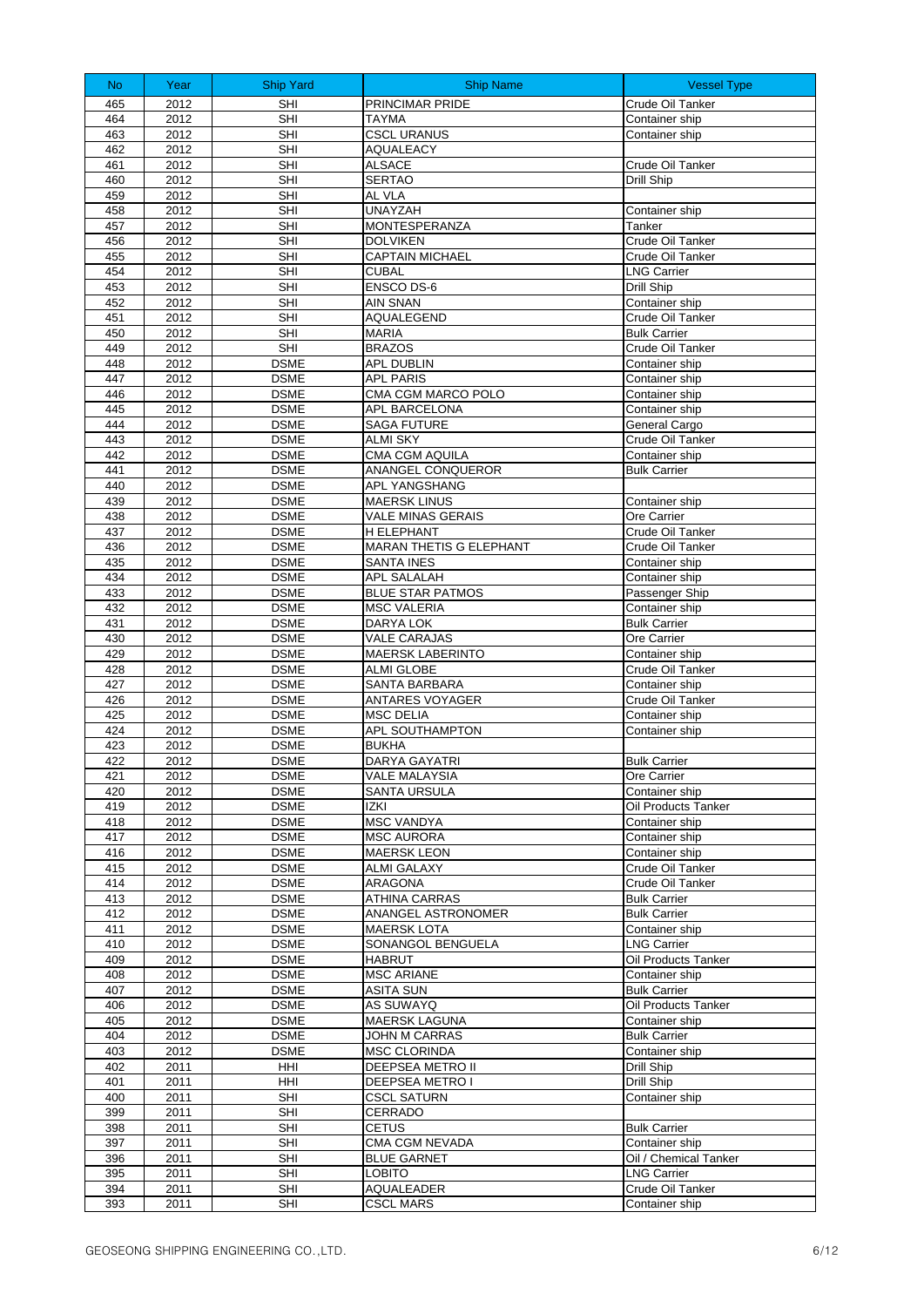| N <sub>o</sub> | Year         | <b>Ship Yard</b>           | <b>Ship Name</b>                             | <b>Vessel Type</b>                          |
|----------------|--------------|----------------------------|----------------------------------------------|---------------------------------------------|
| 392            | 2011         | SHI                        | MALANJE                                      | <b>LNG Carrier</b>                          |
| 391            | 2011         | <b>SHI</b>                 | <b>LENIP</b>                                 | Crude Oil Tanker                            |
| 390            | 2011         | <b>SHI</b>                 | PRINCIMAR PROMISE                            | Crude Oil Tanker                            |
| 389            | 2011         | SHI                        | <b>STENA SUPERIOR</b>                        | Tanker                                      |
| 388            | 2011         | <b>SHI</b>                 | SOYO                                         | <b>LNG Carrier</b>                          |
| 387            | 2011         | <b>SHI</b>                 | <b>AQUALIBERTY</b>                           | Crude Oil Tanker                            |
| 386            | 2011         | <b>SHI</b>                 | <b>CSCL MERCURY</b>                          | Container ship                              |
| 385            | 2011         | <b>SHI</b>                 | <b>KAPSALI</b>                               | Crude Oil Tanker                            |
| 384            | 2011         | <b>SHI</b>                 | <b>CSCL JUPITER</b>                          | Container ship                              |
| 383<br>382     | 2011<br>2011 | <b>SHI</b><br><b>SHI</b>   | <b>CSCL VENUS</b><br><b>PERSIMOS</b>         | Container ship                              |
| 381            | 2011         | <b>SHI</b>                 | CMA CGM ALMAVIVA                             | Container ship                              |
| 380            | 2011         | <b>SHI</b>                 | <b>CMA CGM TITUS</b>                         | Container ship                              |
| 379            | 2011         | <b>SHI</b>                 | <b>OCEANIS</b>                               | Crude Oil Tanker                            |
| 378            | 2011         | <b>SHI</b>                 | SAIPEM FDS2                                  | Crane Ship                                  |
| 377            | 2011         | <b>SHI</b>                 | <b>UMM SALAL</b>                             | Container ship                              |
| 376            | 2011         | <b>SHI</b>                 | <b>CMA CGM DALILA</b>                        | Container ship                              |
| 375            | 2011         | SHI                        | NEVERLAND STAR                               | Crude Oil Tanker                            |
| 374            | 2011         | <b>SHI</b>                 | DEEP OCEAN MENDOCINO                         | Drill Ship                                  |
| 373            | 2011         | <b>SHI</b>                 | PRINCIMAR HOPE                               | Crude Oil Tanker                            |
| 372            | 2011         | <b>SHI</b>                 | <b>SAGA</b>                                  | Crude Oil Tanker                            |
| 371            | 2011         | <b>SHI</b>                 | <b>CSCL STAR</b>                             | Container ship                              |
| 370            | 2011         | <b>SHI</b>                 | PRINCIMAR GRACE                              | Crude Oil Tanker                            |
| 369            | 2011<br>2011 | <b>SHI</b><br><b>DSME</b>  | <b>DEVON</b><br><b>TITANIA</b>               | Crude Oil Tanker<br><b>Vehicles Carrier</b> |
| 368<br>367     | 2011         | <b>DSME</b>                | <b>ALMI HORIZON</b>                          | Crude Oil Tanker                            |
| 366            | 2011         | <b>DSME</b>                | SONANGOL BENGUELA                            | <b>LNG Carrier</b>                          |
| 365            | 2011         | <b>DSME</b>                | <b>MAERSK LEBU</b>                           | Container ship                              |
| 364            | 2011         | <b>DSME</b>                | <b>CALLISTO GLORY</b>                        | Crude Oil Tanker                            |
| 363            | 2011         | <b>DSME</b>                | SONANGOL ETOSHA                              | <b>LNG Carrier</b>                          |
| 362            | 2011         | <b>DSME</b>                | <b>MAERSK LAVRAS</b>                         | Container ship                              |
| 361            | 2011         | <b>DSME</b>                | <b>VALE ITALIA</b>                           | Ore Carrier                                 |
| 360            | 2011         | <b>DSME</b>                | <b>BLUE STAR DELOS</b>                       | Passenger Ship                              |
| 359            | 2011         | <b>DSME</b>                | <b>BLUE AQUAMARINE</b>                       | Crude Oil Tanker                            |
| 358            | 2011         | <b>DSME</b>                | SONANGOL SAMBIZANGA                          | <b>LNG Carrier</b>                          |
| 357            | 2011         | <b>DSME</b>                | <b>SANTA TERESA</b>                          | Container ship                              |
| 356            | 2011         | <b>DSME</b>                | <b>FIGARO</b>                                | <b>Vehicles Carrier</b>                     |
| 355<br>354     | 2011<br>2011 | <b>DSME</b><br><b>DSME</b> | VALE RIO DE JANEIRO<br><b>MAERSK LETICIA</b> | Ore Carrier<br>Container ship               |
| 353            | 2011         | <b>DSME</b>                | <b>SEEB</b>                                  | Crude Oil Tanker                            |
| 352            | 2011         | <b>DSME</b>                | AMALI                                        | <b>LNG Carrier</b>                          |
| 351            | 2011         | <b>DSME</b>                | <b>MAERSK LUZ</b>                            | Container ship                              |
| 350            | 2011         | <b>DSME</b>                | <b>SANTA ROSA</b>                            | Container ship                              |
| 349            | 2011         | <b>DSME</b>                | <b>MAERSK LA PAZ</b>                         | Container ship                              |
| 348            | 2011         | <b>DSME</b>                | STENA CLEAR SKY                              | <b>LNG Carrier</b>                          |
| 347            | 2011         | <b>DSME</b>                | STENA CRYSTAL SKY                            | <b>LNG Carrier</b>                          |
| 346            | 2011         | <b>DSME</b>                | <b>WISE YOUNG</b>                            | <b>Bulk Carrier</b>                         |
| 345            | 2011         | <b>DSME</b>                | <b>TIGER</b>                                 | Vehicles Carrier                            |
| 344            | 2011         | <b>DSME</b>                | <b>SANTA RITA</b>                            | Container ship                              |
| 343            | 2011         | <b>DSME</b>                | <b>MAERSK LIRQUEN</b>                        | Container ship                              |
| 342<br>341     | 2011<br>2011 | <b>DSME</b><br><b>DSME</b> | SANTA CRUZ<br><b>MAERSK LIMA</b>             | Container ship<br>Container ship            |
| 340            | 2011         | <b>DSME</b>                | <b>CARMEN</b>                                | Crude Oil Tanker                            |
| 339            | 2011         | <b>DSME</b>                | SUNNY YOUNG                                  | <b>Bulk Carrier</b>                         |
| 338            | 2011         | <b>DSME</b>                | <b>VALE BRASIL</b>                           | Ore Carrier                                 |
| 337            | 2011         | <b>DSME</b>                | <b>MSC TERESA</b>                            | Container ship                              |
| 336            | 2011         | <b>DSME</b>                | SANTA CATARINA                               | Container ship                              |
| 335            | 2011         | <b>DSME</b>                | ARKAT                                        | <b>LNG Carrier</b>                          |
| 334            | 2011         | <b>DSME</b>                | Floating Storage/Production PAZFLOR          | <b>Floating Storage/Production</b>          |
| 333            | 2010         | <b>SHI</b>                 | <b>METHAN MICKIE HARPER</b>                  | <b>LNG Carrier</b>                          |
| 332            | 2010         | SHI                        | <b>SKARV Floating Storage/Production</b>     | <b>Floating Storage/Production</b>          |
| 331<br>330     | 2010<br>2010 | SHI<br>SHI                 | METHANE PATRICIA CAMILA<br>CMA CGM LA SCALA  | <b>LNG Carrier</b><br>Container ship        |
| 329            | 2010         | <b>SHI</b>                 | <b>MSC GAIA</b>                              | Container ship                              |
| 328            | 2010         | <b>SHI</b>                 | DEEP OCEAN CLARION                           | Drill Ship                                  |
| 327            | 2010         | <b>SHI</b>                 | NEVERLAND DREAM                              | Crude Oil Tanker                            |
| 326            | 2010         | <b>SHI</b>                 | <b>MSC EVA</b>                               | Container ship                              |
| 325            | 2010         | <b>SHI</b>                 | <b>MSC EMANUELA</b>                          | Container ship                              |
| 324            | 2010         | SHI                        | METHANE BECKIE ANN                           | <b>LNG Carrier</b>                          |
| 323            | 2010         | SHI                        | CMA CGM LAPEROUSE                            | Container ship                              |
| 322            | 2010         | <b>SHI</b>                 | RASHEEDA                                     | <b>LNG Carrier</b>                          |
| 321            | 2010         | <b>SHI</b>                 | <b>GASLOG SINGAPORE</b>                      | <b>LNG Carrier</b>                          |
| 320            | 2010         | <b>SHI</b>                 | <b>MSC IRENE</b>                             | Container ship                              |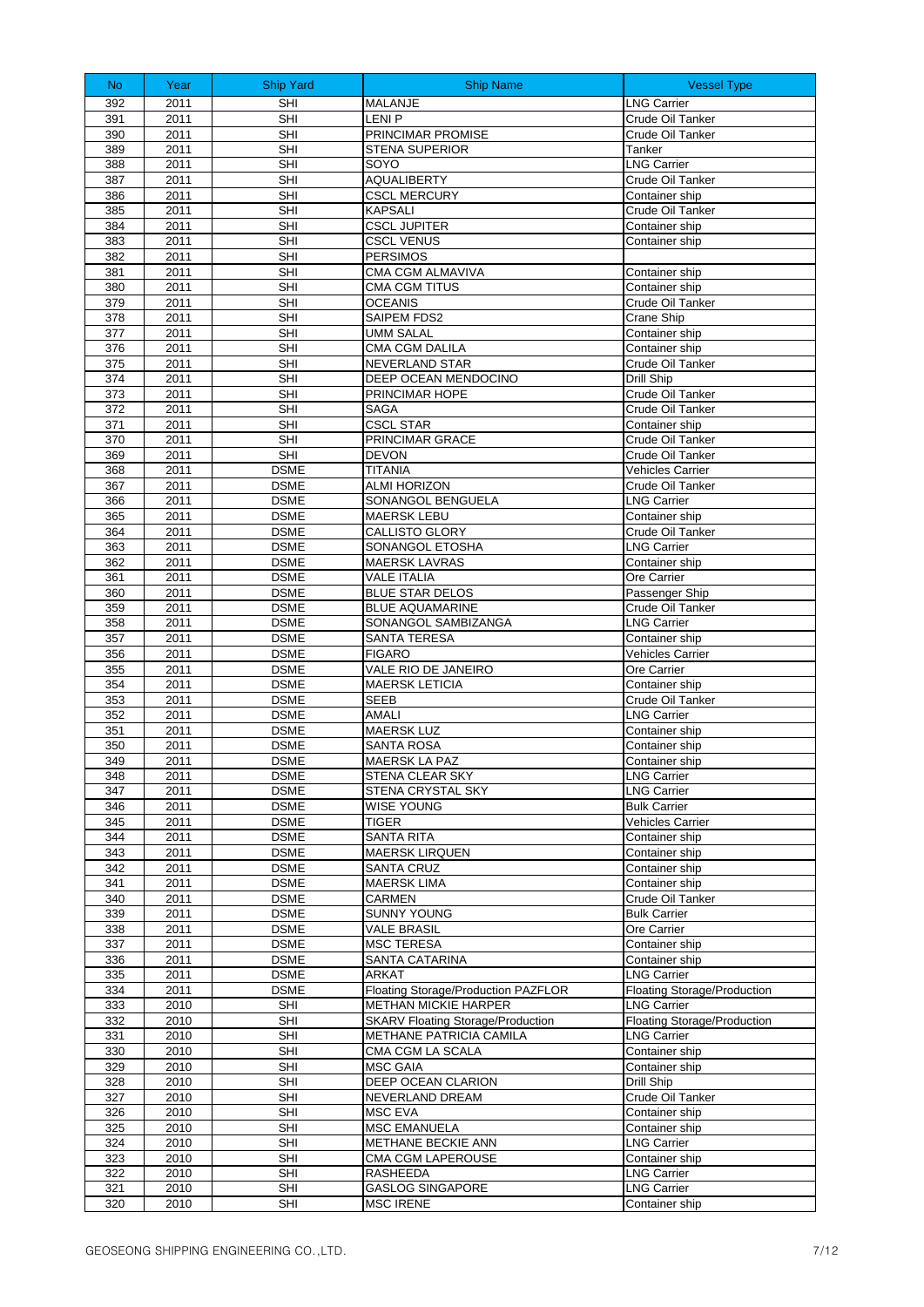| <b>No</b>  | Year         | <b>Ship Yard</b>           | <b>Ship Name</b>                          | <b>Vessel Type</b>                          |
|------------|--------------|----------------------------|-------------------------------------------|---------------------------------------------|
| 319        | 2010         | <b>SHI</b>                 | <b>MSC BETTINA</b>                        | Container ship                              |
| 318        | 2010         | SHI                        | <b>WEST GEMINI</b>                        | Drill Ship                                  |
| 317        | 2010         | SHI                        | <b>GDF SUEZ CAPE ANN</b>                  | Floating Storage/Production                 |
| 316        | 2010         | <b>SHI</b>                 | <b>GASLOG SAVANNAH</b>                    | <b>LNG Carrier</b>                          |
| 315        | 2010         | <b>SHI</b>                 | AAMIRA                                    | <b>LNG Carrier</b>                          |
| 314<br>313 | 2010<br>2010 | <b>SHI</b><br><b>SHI</b>   | <b>SAIPEM 12000</b><br>CMA CGM FIGARO     | Drill Ship<br>Container ship                |
| 312        | 2010         | <b>SHI</b>                 | <b>METHAN JULIA LOUISE</b>                | <b>LNG Carrier</b>                          |
| 311        | 2010         | SHI                        | METHANE HEATHER SALLY                     | <b>LNG Carrier</b>                          |
| 310        | 2010         | <b>SHI</b>                 | <b>DEEP OCEAN ASCENSION</b>               | Drill Ship                                  |
| 309        | 2010         | <b>SHI</b>                 | ZARGA                                     | Tanker                                      |
| 308        | 2010         | <b>SHI</b>                 | <b>EUGENIE</b>                            |                                             |
| 307        | 2010         | SHI                        | <b>MAERSK MERIDIAN</b>                    | <b>LNG Carrier</b>                          |
| 306        | 2010         | <b>DSME</b>                | <b>HOMAM STAR</b>                         | Crude Oil Tanker                            |
| 305<br>304 | 2010<br>2010 | <b>DSME</b><br><b>DSME</b> | <b>MSC ROSA M</b><br>SANTA ISABEL         | Container ship<br>Container ship            |
| 303        | 2010         | <b>DSME</b>                | <b>BLUE TOPAZ</b>                         |                                             |
| 302        | 2010         | <b>DSME</b>                | <b>MATAR STAR</b>                         | Crude Oil Tanker                            |
| 301        | 2010         | <b>DSME</b>                | <b>SANTA CLARA</b>                        | Container ship                              |
| 300        | 2010         | <b>DSME</b>                | <b>EXEMPLAR</b>                           | <b>Floating Storage/Production</b>          |
| 299        | 2010         | <b>DSME</b>                | CMA CGM MAELLAN                           | Container ship                              |
| 298        | 2010         | <b>DSME</b>                | <b>MSC PALOMA</b>                         | Container ship                              |
| 297        | 2010         | <b>DSME</b>                | LAVENDER                                  | <b>Bulk Carrier</b>                         |
| 296        | 2010         | <b>DSME</b>                | CMA CGM CORTE REAL                        | Container ship                              |
| 295        | 2010         | <b>DSME</b>                | ANANGEL MERCHANT                          | <b>Bulk Carrier</b>                         |
| 294<br>293 | 2010<br>2010 | <b>DSME</b><br><b>DSME</b> | <b>AGROS</b><br>ARCTURUS VOYAGER          | Crude Oil Tanker<br>Crude Oil Tanker        |
| 292        | 2010         | <b>DSME</b>                | <b>BLUE PEARL</b>                         | Crude Oil Tanker                            |
| 291        | 2010         | <b>DSME</b>                | DEEPSEA STAVANGER                         | Semi-Rig                                    |
| 290        | 2010         | <b>DSME</b>                | NORTHERN JAMBOREE                         | Container ship                              |
| 289        | 2010         | <b>DSME</b>                | CAP JERVIS                                | Container ship                              |
| 288        | 2010         | <b>DSME</b>                | LANIA                                     | Crude Oil Tanker                            |
| 287        | 2010         | <b>DSME</b>                | <b>MSC MELATILDE</b>                      | Vehicles Carrier                            |
| 286        | 2010         | <b>DSME</b>                | <b>VIRGO STAR</b>                         | <b>Bulk Carrier</b>                         |
| 285        | 2010         | <b>DSME</b>                | MEREDA                                    | Container ship                              |
| 284<br>283 | 2010<br>2010 | <b>DSME</b><br><b>DSME</b> | CAP JACKSON<br>ANANGEL VOYAGER            | Container ship<br><b>Bulk Carrier</b>       |
| 282        | 2010         | <b>DSME</b>                | <b>STADT FREIBURG</b>                     | Container ship                              |
| 281        | 2010         | <b>DSME</b>                | NORTHERN POWER                            | Container ship                              |
| 280        | 2010         | <b>DSME</b>                | <b>ANTARES STAR</b>                       | Crude Oil Tanker                            |
| 279        | 2010         | <b>DSME</b>                | ROSEMARY                                  | <b>Bulk Carrier</b>                         |
| 278        | 2010         | <b>DSME</b>                | <b>MSC SONIA</b>                          | Container ship                              |
| 277        | 2010         | <b>DSME</b>                | MSC ALEXANDRA                             | Container ship                              |
| 276        | 2010         | <b>DSME</b>                | <b>EXPEDIENT</b>                          | General Cargo                               |
| 275        | 2010         | <b>DSME</b>                | NORTHERN JUSTICE                          | Container ship                              |
| 274<br>273 | 2010<br>2010 | <b>DSME</b><br><b>DSME</b> | ANANGEL TRANSPORTER<br><b>MAKITA</b>      | <b>Bulk Carrier</b><br>Container ship       |
| 272        | 2010         | <b>DSME</b>                | NORTHERN JUPITER                          | Container ship                              |
| 271        | 2010         | <b>DSME</b>                | NORTHERN PROMOTION                        | Container ship                              |
| 270        | 2009         | SHI                        | <b>GDF SUEZ NEPTUNE</b>                   | Floating Storage/Production                 |
| 269        | 2009         | SHI                        | FRA TERNITY                               |                                             |
| 268        | 2009         | SHI                        | <b>SHAGRA</b>                             | LNG Carrier                                 |
| 267        | 2009         | SHI                        | ASEEM                                     | <b>LNG Carrier</b>                          |
| 266        | 2009         | SHI                        | DHIRUBHAI DEEPWATER KG2                   | Drill Ship                                  |
| 265<br>264 | 2009<br>2009 | SHI<br><b>SHI</b>          | <b>UASC SAMARRA</b><br>WOODSIDE DONALDSON | <b>Container Ship</b><br><b>LNG Carrier</b> |
| 263        | 2009         | SHI                        | AL DAFNA                                  | <b>LNG Carrier</b>                          |
| 262        | 2009         | SHI                        | <b>UASC SHUWAIKH</b>                      | Container Ship                              |
| 261        | 2009         | <b>SHI</b>                 | AMOREA                                    | Oil Products Tanker                         |
| 260        | 2009         | SHI                        | <b>SERENEA</b>                            | Crude Oil Tanker                            |
| 259        | 2009         | <b>SHI</b>                 | <b>ZIM LUANDA</b>                         | <b>Container Ship</b>                       |
| 258        | 2009         | SHI                        | <b>UASC DOHA</b>                          | <b>Container Ship</b>                       |
| 257        | 2009         | SHI                        | <b>FELICITY</b>                           |                                             |
| 256        | 2009         | SHI<br><b>SHI</b>          | YM KELLUNG                                |                                             |
| 255<br>254 | 2009<br>2009 | SHI                        | <b>MSC KALINA</b><br>AL MAFYAR            | <b>Container Ship</b><br><b>LNG Carrier</b> |
| 253        | 2009         | <b>SHI</b>                 | CMA CGM CENDRILLON                        | <b>Container Ship</b>                       |
| 252        | 2009         | SHI                        | AL GHASHAMIYA                             | <b>LNG Carrier</b>                          |
| 251        | 2009         | SHI                        | ZIM ONTARIO                               | <b>Container Ship</b>                       |
| 250        | 2009         | <b>SHI</b>                 | <b>MAERSK MAGELLAN</b>                    | <b>LNG Carrier</b>                          |
| 249        | 2009         | SHI                        | <b>ZIM DALIAN</b>                         | <b>Container Ship</b>                       |
| 248        | 2009         | SHI                        | <b>MEKAINES</b>                           | <b>LNG Carrier</b>                          |
| 247        | 2009         | SHI                        | AEGEA                                     |                                             |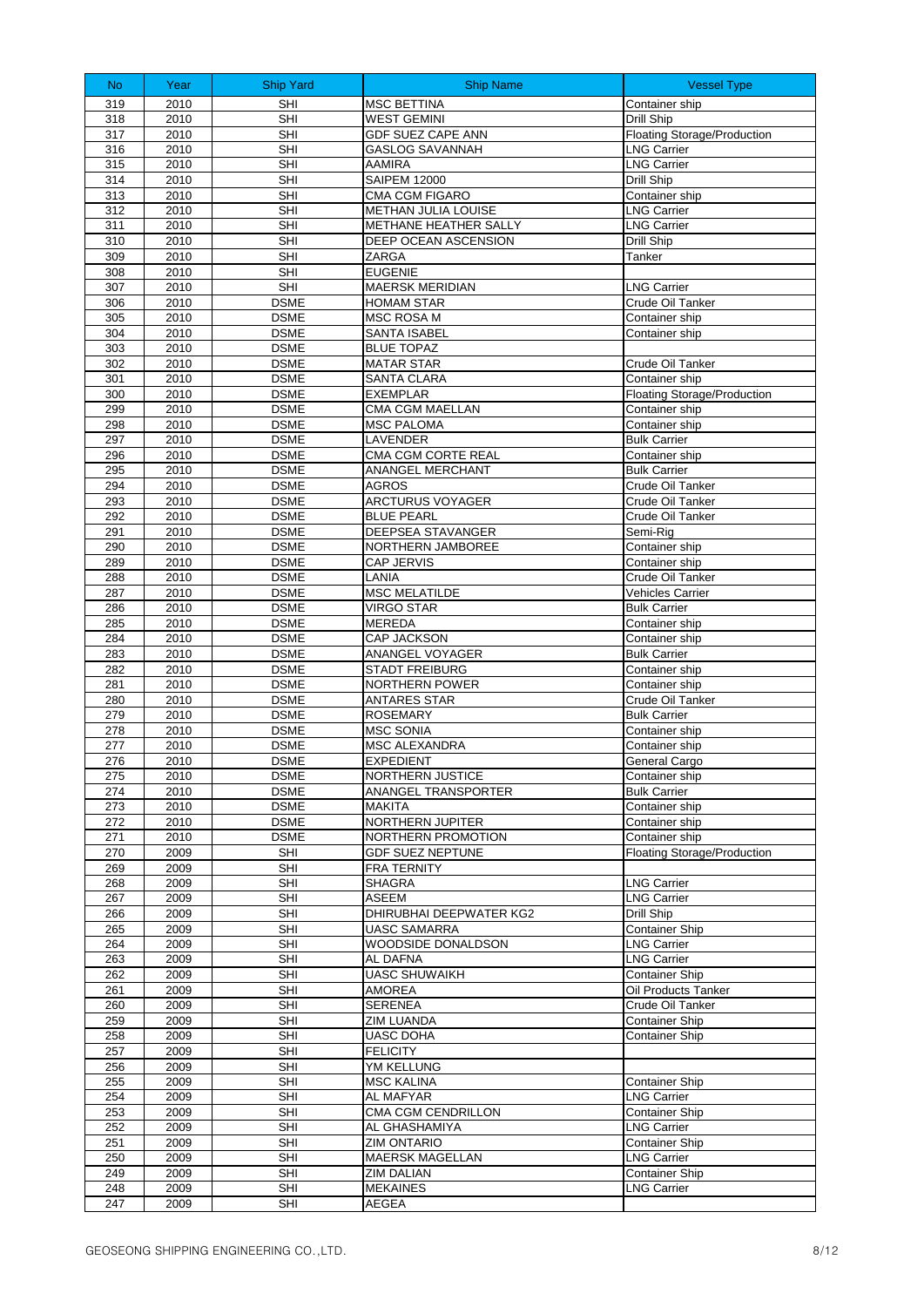| N <sub>o</sub> | Year         | <b>Ship Yard</b>           | <b>Ship Name</b>                   | <b>Vessel Type</b>                          |
|----------------|--------------|----------------------------|------------------------------------|---------------------------------------------|
| 246            | 2009         | <b>SHI</b>                 | <b>WEST EMINENCE</b>               | Semi-Rig                                    |
| 245            | 2009         | <b>SHI</b>                 | <b>MSC BEATRICE</b>                | <b>Container Ship</b>                       |
| 244            | 2009         | <b>SHI</b>                 | <b>NEVERLAND SUN</b>               |                                             |
| 243            | 2009         | <b>SHI</b>                 | TANGGUH PALUNG                     | <b>LNG Carrier</b>                          |
| 242            | 2009         | <b>SHI</b>                 | YM OAKLAND                         | <b>Container Ship</b>                       |
| 241            | 2009         | <b>SHI</b>                 | AL MAYEDA                          | <b>LNG Carrier</b>                          |
| 240            | 2009         | <b>SHI</b>                 | ZIM SAN FRANCISCO                  | <b>Container Ship</b>                       |
| 239            | 2009         | <b>SHI</b>                 | MAZYONAH                           | Crude Oil Tanker                            |
| 238            | 2009         | <b>SHI</b>                 | NEVERLAND ANGEL                    | Crude Oil Tanker                            |
| 237<br>236     | 2009<br>2009 | <b>SHI</b><br><b>DSME</b>  | <b>ZENITH SPIRIT</b><br>AL BAHIYA  | Crude Oil Tanker<br><b>LNG Carrier</b>      |
| 235            | 2009         | <b>DSME</b>                | NORTHERN JUVENILE                  | Container ship                              |
| 234            | 2009         | <b>DSME</b>                | <b>AMARIPERIA</b>                  |                                             |
| 233            | 2009         | <b>DSME</b>                | <b>MAGNOLIA</b>                    | <b>Bulk Carrier</b>                         |
| 232            | 2009         | <b>DSME</b>                | NORTHERN PRELUDE                   | Container ship                              |
| 231            | 2009         | <b>DSME</b>                | CMA CGM CHRISTOPHE COLOMB          | Container ship                              |
| 230            | 2009         | <b>DSME</b>                | AL NUAMAN                          | <b>LNG Carrier</b>                          |
| 229<br>228     | 2009<br>2009 | <b>DSME</b><br><b>DSME</b> | <b>NYMPHE</b><br><b>EXQUISITE</b>  | <b>Bulk Carrier</b><br><b>LNG Carrier</b>   |
| 227            | 2009         | <b>DSME</b>                | NORTHERN PRIORITY                  | Container ship                              |
| 226            | 2009         | <b>DSME</b>                | NORTHERN JAGUAR                    | Container ship                              |
| 225            | 2009         | <b>DSME</b>                | AL KARAANA                         | <b>LNG Carrier</b>                          |
| 224            | 2009         | <b>DSME</b>                | AL KHATTIYA                        | <b>LNG Carrier</b>                          |
| 223            | 2009         | <b>DSME</b>                | <b>LILAC</b>                       | Oil / Chemical Tanker                       |
| 222            | 2009         | <b>DSME</b>                | <b>IANTHE</b>                      | <b>Bulk Carrier</b>                         |
| 221            | 2009         | <b>DSME</b>                | NORTHERN JUBILEE                   | Container ship                              |
| 220            | 2009         | <b>DSME</b>                | <b>UASC JUBAIL</b>                 | Container ship                              |
| 219<br>218     | 2009<br>2009 | <b>DSME</b><br><b>DSME</b> | NORTHERN JASPER<br><b>DADGAR</b>   | Container ship<br>Crude Oil Tanker          |
| 217            | 2009         | <b>DSME</b>                | <b>BUNGA RAYA LIMA</b>             | Container ship                              |
| 216            | 2009         | <b>DSME</b>                | BW GDF SUEZ BRUSSELS               | <b>LNG Carrier</b>                          |
| 215            | 2009         | <b>DSME</b>                | BW GDF SUEZ PARIS                  | <b>LNG Carrier</b>                          |
| 214            | 2009         | <b>DSME</b>                | ANDROMEDA GLORY                    | Crude Oil Tanker                            |
| 213            | 2009         | <b>DSME</b>                | <b>NAVIOS HAPPINESS</b>            | <b>Bulk Carrier</b>                         |
| 212            | 2009         | <b>DSME</b>                | AMSTERDAM BRIDGE                   | Container ship                              |
| 211            | 2009         | <b>DSME</b>                | <b>MSC CAMILLE</b>                 | Container ship                              |
| 210<br>209     | 2009<br>2009 | <b>DSME</b><br><b>DSME</b> | NAVIOS BONAVIS<br>CALLISTO GLORY   | <b>Bulk Carrier</b><br>Crude Oil Tanker     |
| 208            | 2009         | <b>DSME</b>                | <b>DESH VISHAL</b>                 | Crude Oil Tanker                            |
| 207            | 2009         | <b>DSME</b>                | CMA CGM MUSCA                      | Container ship                              |
| 206            | 2009         | <b>DSME</b>                | <b>TIRRANNA</b>                    | Vehicles Carrier                            |
| 205            | 2009         | <b>DSME</b>                | ANKARA BRIDGE                      | Container ship                              |
| 204            | 2009         | <b>DSME</b>                | <b>EXPRESS</b>                     | Container ship                              |
| 203            | 2009         | <b>DSME</b>                | MARIJEANNIE                        | <b>Bulk Carrier</b>                         |
| 202            | 2009         | <b>DSME</b>                | ONAIZA                             | <b>LNG Carrier</b>                          |
| 201<br>200     | 2009<br>2009 | <b>DSME</b><br><b>DSME</b> | <b>DIONE</b><br>CMA CGM HYDRA      | <b>Bulk Carrier</b><br>Container ship       |
| 199            | 2009         | <b>DSME</b>                | <b>MSC DANIT</b>                   | Container ship                              |
| 198            | 2009         | <b>DSME</b>                | AL SADD                            | <b>LNG Carrier</b>                          |
| 197            | 2009         | <b>DSME</b>                | <b>MARIVICTORIA</b>                | <b>Bulk Carrier</b>                         |
| 196            | 2009         | <b>DSME</b>                | <b>ADRIATIC BRIDGE</b>             | Container ship                              |
| 195            | 2009         | <b>DSME</b>                | SAIPH STAR                         | Crude Oil Tanker                            |
| 194            | 2009         | <b>DSME</b>                | <b>DAVAR</b>                       | Crude Oil Tanker                            |
| 193<br>192     | 2009<br>2009 | <b>DSME</b><br><b>DSME</b> | AL SAMRIYA<br>ARIADNE              | <b>LNG Carrier</b><br>Oil / Chemical Tanker |
| 191            | 2009         | <b>DSME</b>                | AL SHEEHANIYA                      | <b>LNG Carrier</b>                          |
| 190            | 2009         | <b>DSME</b>                | DEEPSEA ATLANTIC                   | Semi-Rig                                    |
| 189            | 2009         | <b>DSME</b>                | <b>WEST AQUARIUS</b>               | Semi-Rig                                    |
| 188            | 2009         | <b>DSME</b>                | <b>MARANGAS KNOSSOS</b>            | <b>LPG Carrier</b>                          |
| 187            | 2009         | <b>DSME</b>                | <b>ELEKTRA GLORY</b>               | Crude Oil Tanker                            |
| 186            | 2009         | <b>DSME</b>                | LIJMILIYA                          | <b>LNG Carrier</b>                          |
| 185            | 2008         | SHI                        | <b>TANGGUH JAYA</b>                | <b>LNG Carrier</b>                          |
| 184<br>183     | 2008<br>2008 | SHI<br>SHI                 | <b>BU SAMRA</b><br>ZIM MONACO      | <b>LNG Carrier</b><br><b>Container Ship</b> |
| 182            | 2008         | SHI                        | <b>MSC DANIELA</b>                 | <b>Container Ship</b>                       |
| 181            | 2008         | <b>SHI</b>                 | <b>UMM SLAL</b>                    | <b>LNG Carrier</b>                          |
| 180            | 2008         | <b>SHI</b>                 | <b>TANGGUH FOJA</b>                | <b>LNG Carrier</b>                          |
| 179            | 2008         | <b>SHI</b>                 | <b>CAP THEODORA</b>                | Crude Oil Tanker                            |
| 178            | 2008         | SHI                        | <b>ZIM KINGSTON</b>                | <b>Container Ship</b>                       |
| 177            | 2008         | <b>SHI</b>                 | <b>SUMMIT SPIRIT</b>               | Crude Oil Tanker                            |
| 176<br>175     | 2008<br>2008 | <b>SHI</b><br>SHI          | <b>MOZAH</b><br><b>MAERSK ARWA</b> | <b>LNG Carrier</b>                          |
| 174            | 2008         | SHI                        | ZIM SAO PAOLO                      | <b>LNG Carrier</b><br><b>Container Ship</b> |
|                |              |                            |                                    |                                             |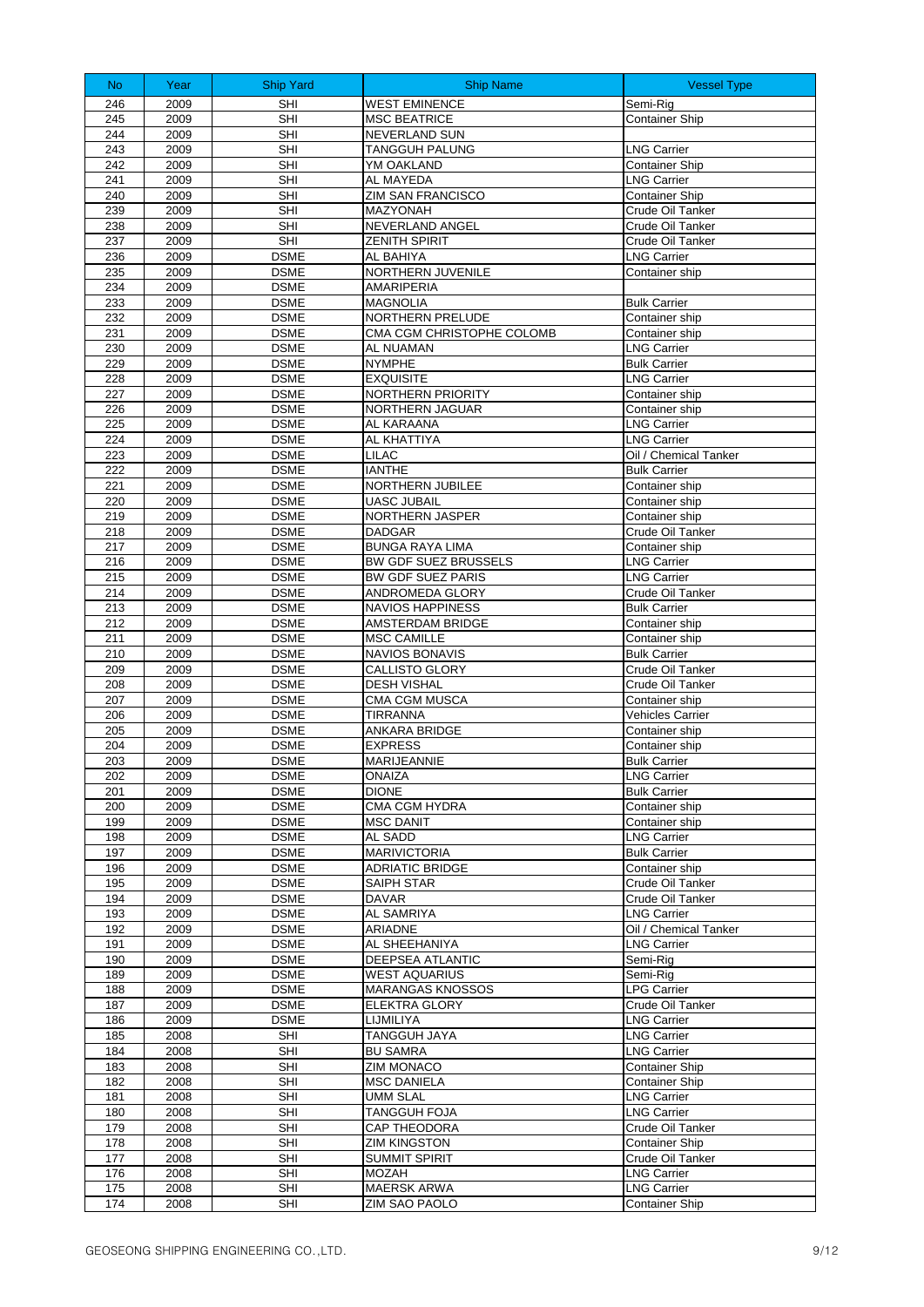| N <sub>o</sub> | Year         | <b>Ship Yard</b>           | <b>Ship Name</b>                                   | <b>Vessel Type</b>                                     |
|----------------|--------------|----------------------------|----------------------------------------------------|--------------------------------------------------------|
| 173            | 2008         | SHI                        | <b>NEVERLAND SKY</b>                               | Crude Oil Tanker                                       |
| 172            | 2008         | <b>SHI</b>                 | <b>MANAH</b>                                       | Crude Oil Tanker                                       |
| 171            | 2008         | <b>SHI</b>                 | PINNACLE SPIRIT                                    | Crude Oil Tanker                                       |
| 170            | 2008         | SHI                        | AL KHUWAIR                                         | <b>LNG Carrier</b>                                     |
| 169            | 2008         | <b>SHI</b><br><b>SHI</b>   | <b>MARAN GAS VERGINA</b>                           | <b>LNG Carrier</b>                                     |
| 168<br>167     | 2008<br>2008 | SHI                        | <b>MSC SORAYA</b><br><b>WEST POLARIS</b>           | <b>Container Ship</b><br>Drill Ship                    |
| 166            | 2008         | <b>SHI</b>                 | ZIM RO GRANDE                                      |                                                        |
| 165            | 2008         | <b>SHI</b>                 | <b>AL SHAMAL</b>                                   | <b>LNG Carrier</b>                                     |
| 164            | 2008         | <b>SHI</b>                 | <b>MAERSK MARIB</b>                                |                                                        |
| 163            | 2008         | <b>SHI</b>                 | <b>APEX SPIRIT</b>                                 | Crude Oil Tanker                                       |
| 162            | 2008         | <b>SHI</b>                 | AL KHARSAAH                                        | <b>LNG Carrier</b>                                     |
| 161            | 2008         | <b>SHI</b>                 | <b>MARBAT</b>                                      | Crude Oil Tanker                                       |
| 160            | 2008         | <b>SHI</b>                 | AL HUWAILA                                         | <b>LNG Carrier</b>                                     |
| 159<br>158     | 2008<br>2008 | <b>SHI</b><br><b>SHI</b>   | <b>MSC ORIANE</b><br><b>MSC KRYSTAL</b>            | <b>Container Ship</b><br><b>Container Ship</b>         |
| 157            | 2008         | <b>SHI</b>                 | <b>CAP FELIX</b>                                   | Crude Oil Tanker                                       |
| 156            | 2008         | SHI                        | MAERSK ALGOL                                       | <b>Container Ship</b>                                  |
| 155            | 2008         | <b>SHI</b>                 | <b>WEST PHOENIX</b>                                | Semi-Rig                                               |
| 154            | 2008         | <b>SHI</b>                 | <b>MAERSK METHANE</b>                              | <b>LNG Carrier</b>                                     |
| 153            | 2008         | <b>SHI</b>                 | <b>NEVERLAND GOLD</b>                              | Crude Oil Tanker                                       |
| 152            | 2008         | <b>SHI</b>                 | <b>MAERSK ALFIRK</b>                               | <b>Container Ship</b>                                  |
| 151            | 2008         | <b>SHI</b>                 | <b>MSC FIAMMETTA</b>                               | <b>Container Ship</b>                                  |
| 150            | 2008         | SHI                        | MSC ASYA                                           | <b>Container Ship</b>                                  |
| 149            | 2008         | <b>DSME</b>                | <b>WEST CAPELLA</b>                                | <b>Drill Ship</b><br>Crude Oil Tanker                  |
| 148<br>147     | 2008<br>2008 | <b>DSME</b><br><b>DSME</b> | JANAH STAR<br><b>TIJUCA</b>                        |                                                        |
| 146            | 2008         | <b>DSME</b>                | <b>AL GHUWAIRIYA</b>                               | <b>LNG Carrier</b>                                     |
| 145            | 2008         | <b>DSME</b>                | <b>MARILOULA</b>                                   | <b>Bulk Carrier</b>                                    |
| 144            | 2008         | <b>DSME</b>                | K. MUGUNGHWA                                       |                                                        |
| 143            | 2008         | <b>DSME</b>                | <b>DESH VIRAAT</b>                                 | Crude Oil Tanker                                       |
| 142            | 2008         | <b>DSME</b>                | <b>WEST HERCULES</b>                               | Semi-Rig                                               |
| 141            | 2008         | <b>DSME</b>                | <b>OBERON</b>                                      | Crude Oil Tanker                                       |
| 140            | 2008         | <b>DSME</b>                | <b>CMA CGM VELA</b>                                | Container ship                                         |
| 139<br>138     | 2008<br>2008 | <b>DSME</b><br><b>DSME</b> | AL MIZAN STAR<br><b>BW LORD</b>                    | <b>LNG Carrier</b>                                     |
| 137            | 2008         | <b>DSME</b>                | <b>UMM AL AMAD</b>                                 | <b>LNG Carrier</b>                                     |
| 136            | 2008         | <b>DSME</b>                | <b>DANESH</b>                                      | Crude Oil Tanker                                       |
| 135            | 2008         | <b>DSME</b>                | <b>ANIARA</b>                                      | Crude Oil Tanker                                       |
| 134            | 2008         | <b>DSME</b>                | <b>ASTRO CARRICORN</b>                             |                                                        |
| 133            | 2008         | <b>DSME</b>                | LNG IMO                                            | <b>LNG Carrier</b>                                     |
| 132            | 2008         | <b>DSME</b>                | <b>VEGA STAR</b>                                   | <b>LPG Carrier</b>                                     |
| 131<br>130     | 2008<br>2008 | <b>DSME</b><br><b>DSME</b> | K. JASMINE<br><b>AL ORAIQ</b>                      | <b>LNG Carrier</b><br><b>LNG Carrier</b>               |
| 129            | 2008         | <b>DSME</b>                | <b>EXPLORER</b>                                    | Passenger Ship                                         |
| 128            | 2008         | <b>DSME</b>                | <b>SIRIUS STAR</b>                                 | <b>Bulk Carrier</b>                                    |
| 127            | 2008         | <b>DSME</b>                | <b>ALBUTAIN STAR</b>                               | Crude Oil Tanker                                       |
| 126            | 2008         | <b>DSME</b>                | <b>FEDORA</b>                                      | <b>Bulk Carrier</b>                                    |
| 125            | 2008         | <b>DSME</b>                | AL GHARIYA                                         | <b>LNG Carrier</b>                                     |
| 124            | 2008         | <b>DSME</b>                | <b>DUHAIL</b>                                      | <b>LNG Carrier</b>                                     |
| 123            | 2007         | SHI                        | <b>MAERSK ANTARES</b>                              | Container Ship                                         |
| 122<br>121     | 2007<br>2007 | SHI<br><b>SHI</b>          | METHANE NILE EAGLE<br>YM VANCOUVER                 | <b>LNG Carrier</b><br><b>Container Ship</b>            |
| 120            | 2007         | SHI                        | <b>MSC CANDICE</b>                                 | <b>Container Ship</b>                                  |
| 119            | 2007         | SHI                        | <b>MAERSK ALTAIR</b>                               | Container Ship                                         |
| 118            | 2007         | <b>SHI</b>                 | YM SEATTLE                                         | <b>Container Ship</b>                                  |
| 117            | 2007         | SHI                        | <b>MSC PINA</b>                                    | <b>Container Ship</b>                                  |
| 116            | 2007         | SHI                        | <b>CSCL LONG BEACH</b>                             | <b>Container Ship</b>                                  |
| 115            | 2007         | <b>SHI</b>                 | METHANE HEATHER SALLY                              | <b>LNG Carrier</b>                                     |
| 114            | 2007         | SHI                        | AL JASSASIYA                                       | <b>LNG Carrier</b>                                     |
| 113<br>112     | 2007         | <b>SHI</b><br><b>SHI</b>   | <b>METHAN A VICTORIA</b><br><b>MSC SINDY</b>       |                                                        |
| 111            | 2007<br>2007 | SHI                        | XIN BEIJING                                        | <b>Container Ship</b><br><b>Container Ship</b>         |
| 110            | 2007         | SHI                        | CARP                                               | <b>Container Ship</b>                                  |
| 109            | 2007         | SHI                        | <b>METHAN ELISABETH</b>                            | <b>LNG Carrier</b>                                     |
| 108            | 2007         | SHI                        | RIO DE JANEIRO SHIRLEY                             |                                                        |
| 107            | 2007         | <b>SHI</b>                 | <b>MSC LISBON</b>                                  | <b>Container Ship</b>                                  |
| 106            | 2007         | SHI                        | <b>CSCL ZEEBRUGGE</b>                              | <b>Container Ship</b>                                  |
| 105            | 2007         | SHI                        | CAP LARA                                           | Crude Oil Tanker                                       |
| 104            | 2007         | SHI                        | XIN HONG KONG                                      | <b>Container Ship</b>                                  |
| 103<br>102     | 2007<br>2007 | SHI<br>SHI                 | <b>CAPRICORN VOYAGER</b><br>STYBARROW VENTURE MV16 | Crude Oil Tanker<br><b>Floating Storage/Production</b> |
| 101            | 2007         | <b>SHI</b>                 | <b>SOLVIKEN</b>                                    | Crude Oil Tanker                                       |
|                |              |                            |                                                    |                                                        |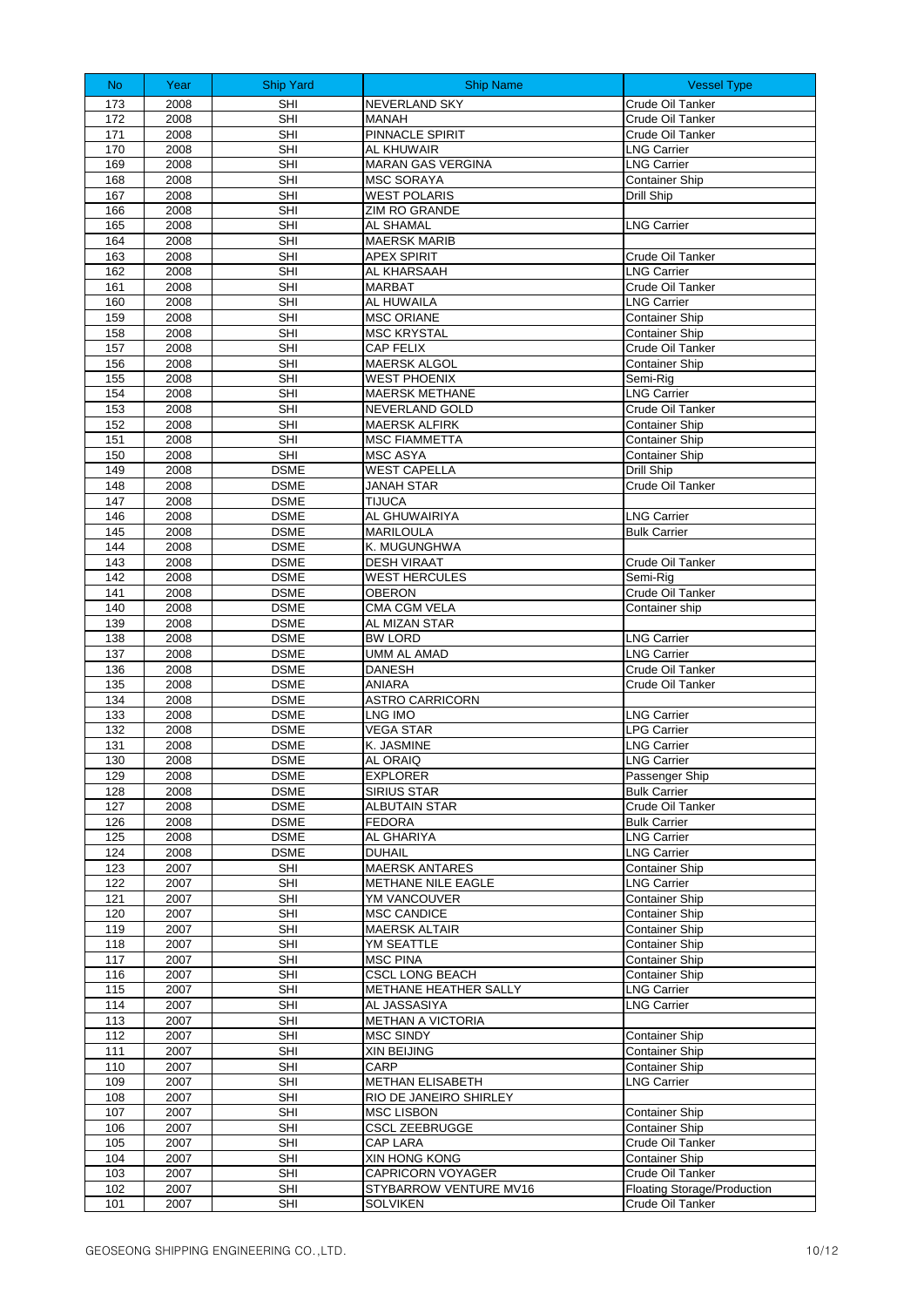| N <sub>o</sub> | Year         | <b>Ship Yard</b>           | <b>Ship Name</b>                             | <b>Vessel Type</b>                                       |
|----------------|--------------|----------------------------|----------------------------------------------|----------------------------------------------------------|
| 100            | 2007         | <b>DSME</b>                | <b>FLANDERS LIVERTY</b>                      |                                                          |
| 99             | 2007         | <b>DSME</b>                | <b>MAERSK TAIKUNG</b>                        | Container ship                                           |
| 98             | 2007         | <b>DSME</b>                | <b>AL RUWAIS</b>                             | <b>LNG Carrier</b>                                       |
| 97             | 2007         | <b>DSME</b>                | AL SAFLIYA                                   | <b>LNG Carrier</b>                                       |
| 96<br>95       | 2007         | <b>DSME</b><br><b>DSME</b> | <b>WAFRAH</b><br>FPSO AGBAMI AGBAMI          | Crude Oil Tanker                                         |
| 94             | 2007<br>2007 | <b>DSME</b>                | LNG ONDO                                     | Floating Storage/Production<br><b>LNG Carrier</b>        |
| 93             | 2007         | <b>DSME</b>                | <b>FIDELIO</b>                               | Container ship                                           |
| 92             | 2007         | <b>DSME</b>                | <b>ASTRO CANOPUS</b>                         | Crude Oil Tanker                                         |
| 91             | 2007         | <b>DSME</b>                | <b>MAERSK TANJONG</b>                        | Container ship                                           |
| 90             | 2007         | <b>DSME</b>                | ANANGEL EXPLORER                             | <b>Bulk Carrier</b>                                      |
| 89             | 2007         | <b>DSME</b>                | <b>ALEKSEY KOSYGIN</b>                       | Crude Oil Tanker                                         |
| 88             | 2007         | <b>DSME</b>                | <b>VIKING RIVER</b>                          | <b>LPG Carrier</b>                                       |
| 87             | 2007         | <b>DSME</b>                | <b>MARAN GAS CORONIS</b>                     | <b>LNG Carrier</b>                                       |
| 86             | 2007<br>2007 | <b>DSME</b><br><b>DSME</b> | <b>CRUDE SKY</b><br><b>FAUST</b>             | Crude Oil Tanker<br>Container ship                       |
| 85<br>84       | 2007         | <b>DSME</b>                | <b>MANILA EXPRESS</b>                        | Container ship                                           |
| 83             | 2007         | <b>DSME</b>                | NORDIC RIVER                                 | <b>LPG Carrier</b>                                       |
| 82             | 2007         | <b>DSME</b>                | SONANGOL NAMIBE                              | Crude Oil Tanker                                         |
| 81             | 2007         | <b>DSME</b>                | <b>ANANGEL VISION</b>                        | <b>Bulk Carrier</b>                                      |
| 80             | 2007         | <b>DSME</b>                | AL DAAYEN                                    | <b>LNG Carrier</b>                                       |
| 79             | 2007         | <b>DSME</b>                | CRUDESUN                                     | Crude Oil Tanker                                         |
| 78             | 2007         | <b>DSME</b>                | AL SOOR II                                   | Crude Oil Tanker                                         |
| 77             | 2007         | <b>DSME</b>                | <b>LNG KANO</b>                              | <b>LNG Carrier</b>                                       |
| 76             | 2007         | <b>DSME</b>                | <b>BW BAUHINIA</b>                           | Crude Oil Tanker                                         |
| 75             | 2007         | <b>DSME</b>                | <b>ELLINIS</b><br>AL SALAM II                | Crude Oil Tanker                                         |
| 74<br>73       | 2007<br>2006 | <b>DSME</b><br>SHI         | <b>CAP VICTOR</b>                            | Oil Products Tanker<br>Crude Oil Tanker                  |
| 72             | 2006         | <b>SHI</b>                 | <b>MSC ROMA</b>                              | <b>Container Ship</b>                                    |
| 71             | 2006         | <b>SHI</b>                 | <b>URALS STAR</b>                            | Crude Oil Tanker                                         |
| 70             | 2006         | <b>SHI</b>                 | <b>MAERSK SEOUL</b>                          | <b>Container Ship</b>                                    |
| 69             | 2006         | <b>SHI</b>                 | LOKOJA                                       | <b>LNG Carrier</b>                                       |
| 68             | 2006         | SHI                        | <b>CSCL LE HARVE</b>                         |                                                          |
| 67             | 2006         | <b>SHI</b>                 | STENA ATLANTICA                              | Crude Oil Tanker                                         |
| 66             | 2006         | <b>SHI</b>                 | SANTOS EXPRESS                               | <b>Container Ship</b>                                    |
| 65             | 2006         | <b>SHI</b>                 | <b>RIO GRAN EXPRESS</b>                      | <b>Container Ship</b>                                    |
| 64<br>63       | 2006<br>2006 | <b>SHI</b><br><b>SHI</b>   | MSC JOANNA<br><b>XIN SHANGHAI</b>            | <b>Container Ship</b><br><b>Container Ship</b>           |
| 62             | 2006         | <b>SHI</b>                 | <b>CAP CHARLES</b>                           | Crude Oil Tanker                                         |
| 61             | 2006         | <b>SHI</b>                 | CAP GUILLAUME                                | Crude Oil Tanker                                         |
| 60             | 2006         | <b>SHI</b>                 | <b>KRONVIKEN</b>                             | Crude Oil Tanker                                         |
| 59             | 2006         | <b>SHI</b>                 | <b>CSCL PUSAN</b>                            | <b>Container Ship</b>                                    |
| 58             | 2006         | <b>SHI</b>                 | <b>METHANE LYNDON VOLNEY</b>                 |                                                          |
| 57             | 2006         | <b>SHI</b>                 | <b>CASTOR VOYAGER</b>                        | Crude Oil Tanker                                         |
| 56             | 2006         | SHI                        | <b>MARINA ELENA</b>                          |                                                          |
| 55             | 2006         | SHI                        | CAP PHILIPPE                                 | Crude Oil Tanker                                         |
| 54<br>53       | 2006<br>2006 | SHI<br>SHI                 | <b>LAHORE EXPRESS</b><br><b>MAERSK DOVER</b> | Container Ship<br>Passenger Ship                         |
| 52             | 2006         | <b>SHI</b>                 | XIN LOS ANGELES                              | <b>Container Ship</b>                                    |
| 51             | 2006         | <b>SHI</b>                 | METHANE JANE ELIZABETH                       | <b>LNG Carrier</b>                                       |
| 50             | 2006         | SHI                        | <b>BRITISH EAGLE</b>                         | Crude Oil Tanker                                         |
| 49             | 2006         | SHI                        | <b>STENA ANTARCTICA</b>                      | Crude Oil Tanker                                         |
| 48             | 2006         | SHI                        | <b>MSC ESTHI</b>                             | <b>Container Ship</b>                                    |
| 47             | 2006         | SHI                        | <b>HATSU CRYSTAL</b>                         | Container Ship                                           |
| 46             | 2006         | SHI                        | ROVIKEN                                      | <b>Shuttle Tanker</b>                                    |
| 45<br>44       | 2006<br>2006 | <b>SHI</b><br>SHI          | NGANHURRA<br><b>MAERSK QATAR</b>             | <b>Floating Storage/Production</b><br><b>LNG Carrier</b> |
| 43             | 2006         | SHI                        | <b>BRITISH FALCON</b>                        | Crude Oil Tanker                                         |
| 42             | 2006         | SHI                        | EVER QUEST                                   |                                                          |
| 41             | 2006         | SHI                        | SAIGON EXPRESS                               | <b>Container Ship</b>                                    |
| 40             | 2006         | SHI                        | METAN RITAAUDREA                             |                                                          |
| 39             | 2006         | SHI                        | <b>BERGE TRADER</b>                          | Crude Oil Tanker                                         |
| 38             | 2006         | SHI                        | LNG BENUE                                    | <b>LNG Carrier</b>                                       |
| 37             | 2006         | <b>SHI</b>                 | <b>ITAL CONTESSA</b>                         | Container Ship                                           |
| 36             | 2006         | <b>SHI</b>                 | <b>STORVIKEN</b>                             | Crude Oil Tanker                                         |
| 35             | 2006         | SHI                        | <b>JAKARTA EXPRESS</b>                       | <b>Container Ship</b>                                    |
| 34             | 2006         | <b>SHI</b>                 | <b>BRITISH KESTREL</b>                       | Crude Oil Tanker                                         |
| 33<br>32       | 2006<br>2006 | <b>SHI</b><br>SHI          | <b>EVER CHIVALRY</b><br><b>MAERSK DELFT</b>  | Container Ship                                           |
| 31             | 2006         | <b>DSME</b>                | AL AREESH                                    | Passenger Ship<br><b>LNG Carrier</b>                     |
| 30             | 2006         | <b>DSME</b>                | ZAURAK STAR                                  | Crude Oil Tanker                                         |
| 29             | 2006         | <b>DSME</b>                | MAERSK WIZARD                                | Vehicles Carrier                                         |
| 28             | 2006         | <b>DSME</b>                | AL MARROUNA                                  | <b>LNG Carrier</b>                                       |